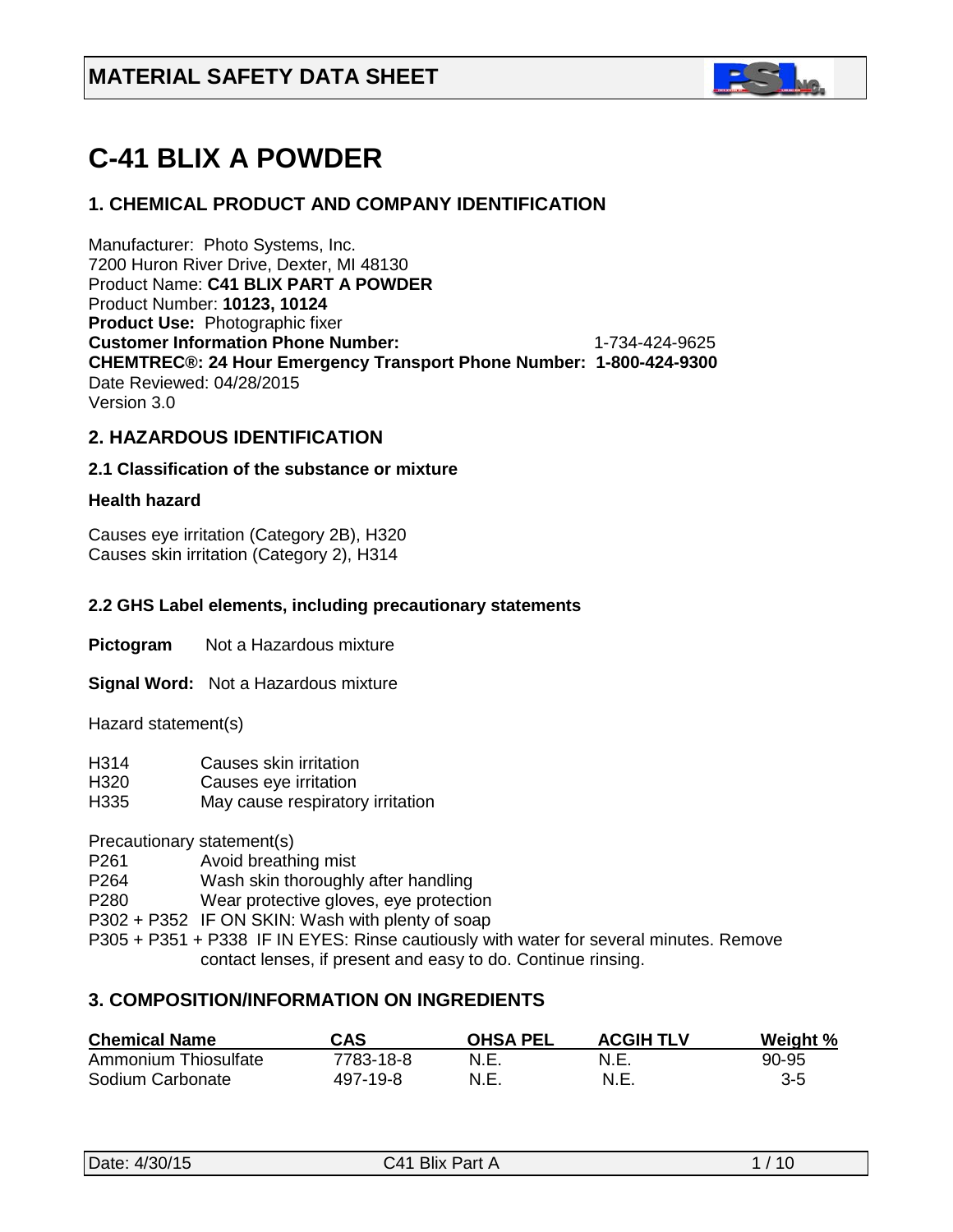

## **4. FIRST AID MEASURES**

#### **4.1 Description of first aid measures**

- **Eye Contact:** Immediately flush eyes with plenty of water for at least 15 minutes. Get immediate medical attention.
- **Inhalation:** If symptomatic, remove to fresh air. If not breathing, give artificial respiration. If breathing is difficult, give oxygen. Get medical attention immediately.
- **Ingestion:** Rinse mouth with water. Call a physician or poison control center immediately. Never give anything by mouth to an unconscious person.
- **Skin Contact:** Flush skin with plenty of water and wash with a non-alkaline skin cleaner. Wash contaminated clothes before reuse. Get medical attention if irritation develops.

## **5. FIRE FIGHTING MEASURES**

#### **5.1 Extinguishing media**

Use agent appropriate for surrounding fire.

#### **5.2 Special Hazards arising from substance or mixture**

 Fire or excessive heat may cause production of hazardous decomposition products. Combustion Products: Carbon dioxide, carbon monoxide, and oxides of sulfur and nitrogen.

#### **5.3 Advise for firefighters**

Wear self-contained breathing NIOSH/MSHA approved apparatus and protective clothing to prevent contact with skin and eyes.

## **6. ACCIDENTAL RELEASE MEASURES**

#### **6.1 Personal precautions, protective equipment and emergency procedures**

Review fire and explosion hazards and safety precautions before proceeding with cleanup. Use appropriate personal protective equipment. Avoid contact with skin and eyes. Stop the spillage. Sweep up. For working solution, dike the spill. For small amounts less than one gallon flush to the sewer with large amounts of water. For larger spills, prevent liquid from entering sewers, waterways or low areas. Absorb spillage in inert material. Soak up with sawdust, sand, or other absorbent material. Remove non-usable solid material and/or contaminated soil for disposal in an approved and permitted landfill.

#### **6.2 Environmental precautions**

 Prevent liquid from entering sewers, waterways or low areas. Discharge to sewer requires approval of permitting authority and may require pre-treatment. Contaminated surfaces should be cleaned using water.

## **7. HANDLING AND STORAGE**

#### **7.1 Precautions for safe handling**

 Store in a cool, dry, well-ventilated area. Keep containers closed. Do not store or consume food, drink, or tobacco where they may become contaminated with this material.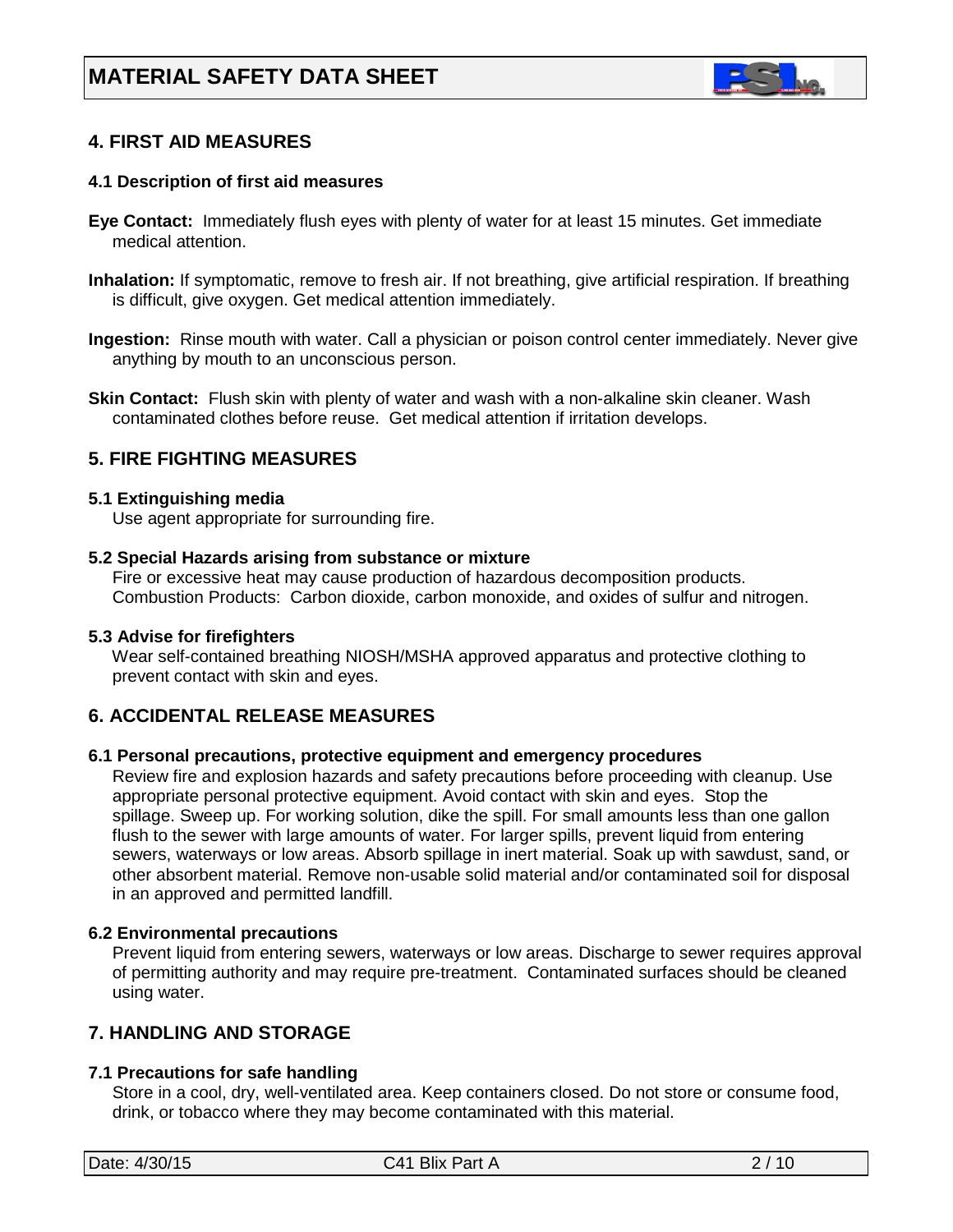

#### **7.2 Conditions for safe storage, including any incompatibles**

Do not store with incompatible materials. Keep away from acids, alkalis and oxidizers. All labeled precautions must be observed when handling, storing and transporting empty containers due to product residues. Triple rinse before disposal. Dispose of in a licensed facility.

## **8. EXPOSURE CONTROL / PERSONAL PROTECTION**

#### **8.1 Control parameters**

See Section 3.

#### **8.2 Exposure controls**

Use good personal hygiene when handling this product. Wash hands after use, before smoking, or using the toilet. Facilities storing or utilizing this material should be equipped with an eyewash facility and a safety shower.

#### **Personal protective equipment**

**Eye Protection:** Safety glasses with side shields (or goggles).

**Respiratory Protection:** When this product is used in the intended way, no respiratory protection is anticipated to be necessary.

**Skin protection:** Latex, rubber, or neoprene waterproof gloves are recommended.

 **Body protection:** Rubber or plastic apron.

 **Respiratory protection:** Local exhaust ventilation is recommended. Ventilation must be adequate to keep hazardous ingredients below their exposure limits.

## **9. PHYSICAL AND CHEMICAL PROPERTIES**

#### **9.1 Information on basic physical and chemical properties**

Appearance And Odor: Yellow powder, no odor. Solubility In Water: Complete Boiling Point: Not applicable Flash Point: Nonflammable Flash Point Method: Not applicable Auto ignition: Not applicable LEL: Not applicable UEL: Not applicable Vapor Pressure: Not applicable Ph: Not applicable Specific Gravity: Not applicable Melting Point: Not applicable Freezing Point: Not applicable Evaporation Rate: Not applicable Vapor Density: Not applicable Percent Volatile: Not applicable Molecular Weight: Not applicable Pounds Per Gallon: Not applicable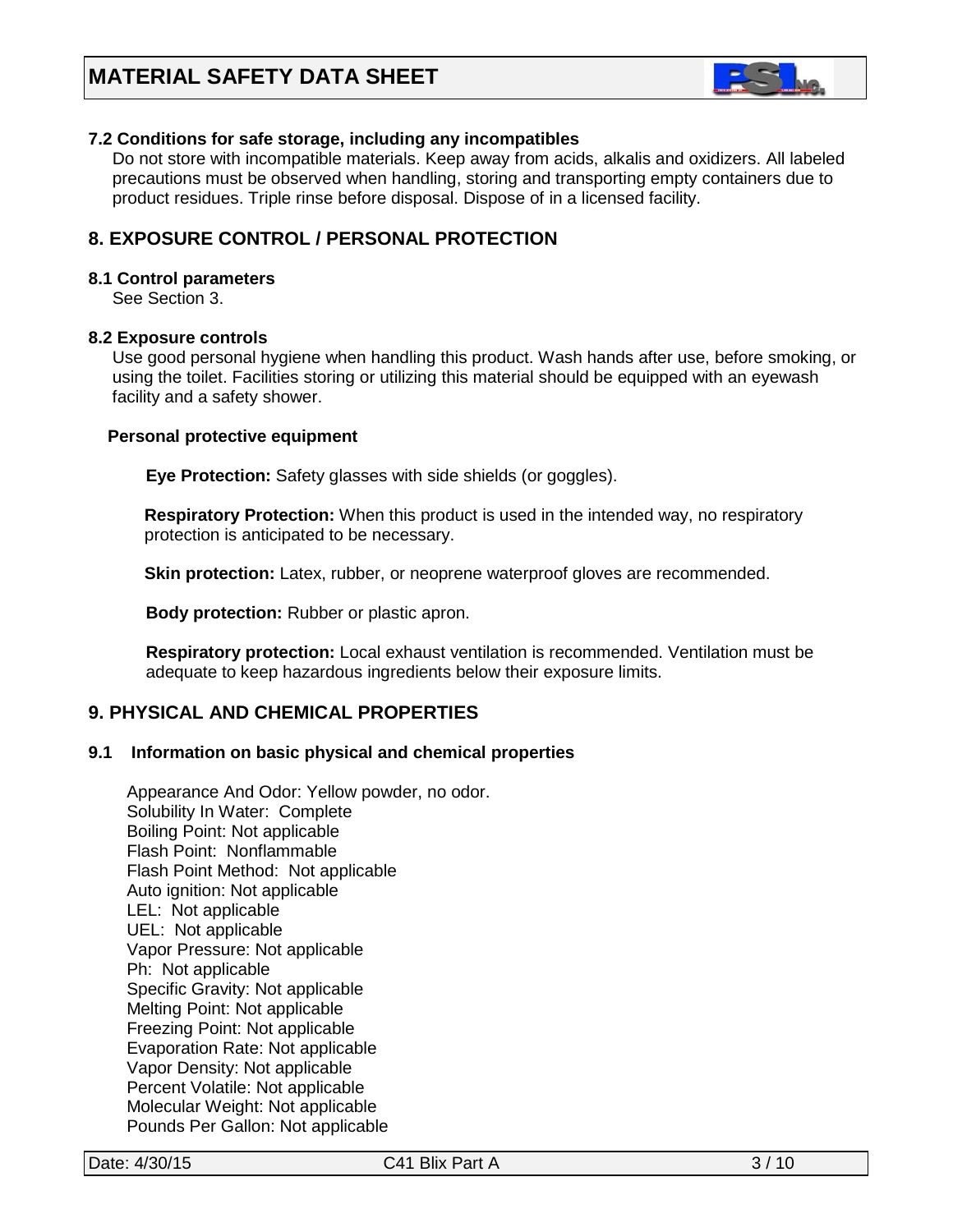

V.O.C is 0.

## **10. STABILITY AND REACTIVITY**

## **10.1 Reactivity**

**Stable** 

- **10.2 Chemical stability** Conditions To Avoid: Heat
- **10.3 Possibility of hazardous reactions** No data available
- **10.4 Conditions to avoid** No data available
- **10.5 Incompatible Materials** Strong acids and alkali

## **10.6 Decomposition Products**

Strong acids will liberate sulfur dioxide, strong bases of sodium peroxide will liberate ammonia fumes.

## **11. TOXICOLOGICAL INFORMATION**

**11.1 Information of toxicological effects**

## **Component information**

## *Ammonium thiosulfate 7783-18-8*

#### **Acute toxicity:**

| Oral:       | LD50 (rats): 2,890 mg/kg |
|-------------|--------------------------|
| Dermal:     | No data                  |
| Inhalation: | No data                  |

**Skin irritation:** Rabbit Non irritant **Eye irritation:** Rabbit No eye irritation (OECD Test Guideline 405). **Carcinogenicity/mutagenicity:** none

#### *Sodium Carbonate 497-19-8*

**Acute toxicity:** LD50 Oral – rat – 2800 mg/kg **Skin irritation:** LD50 Dermal – rabbit > 2000 mg/kg **Eye irritation:**  No data available **Respiratory or Skin Sensitization** LD50 Inhalation – guinea pig – 800 mg.m<sup>3</sup> **Carcinogenicity/mutagenicity:** none

Date: 4/30/15 C41 Blix Part A 4/10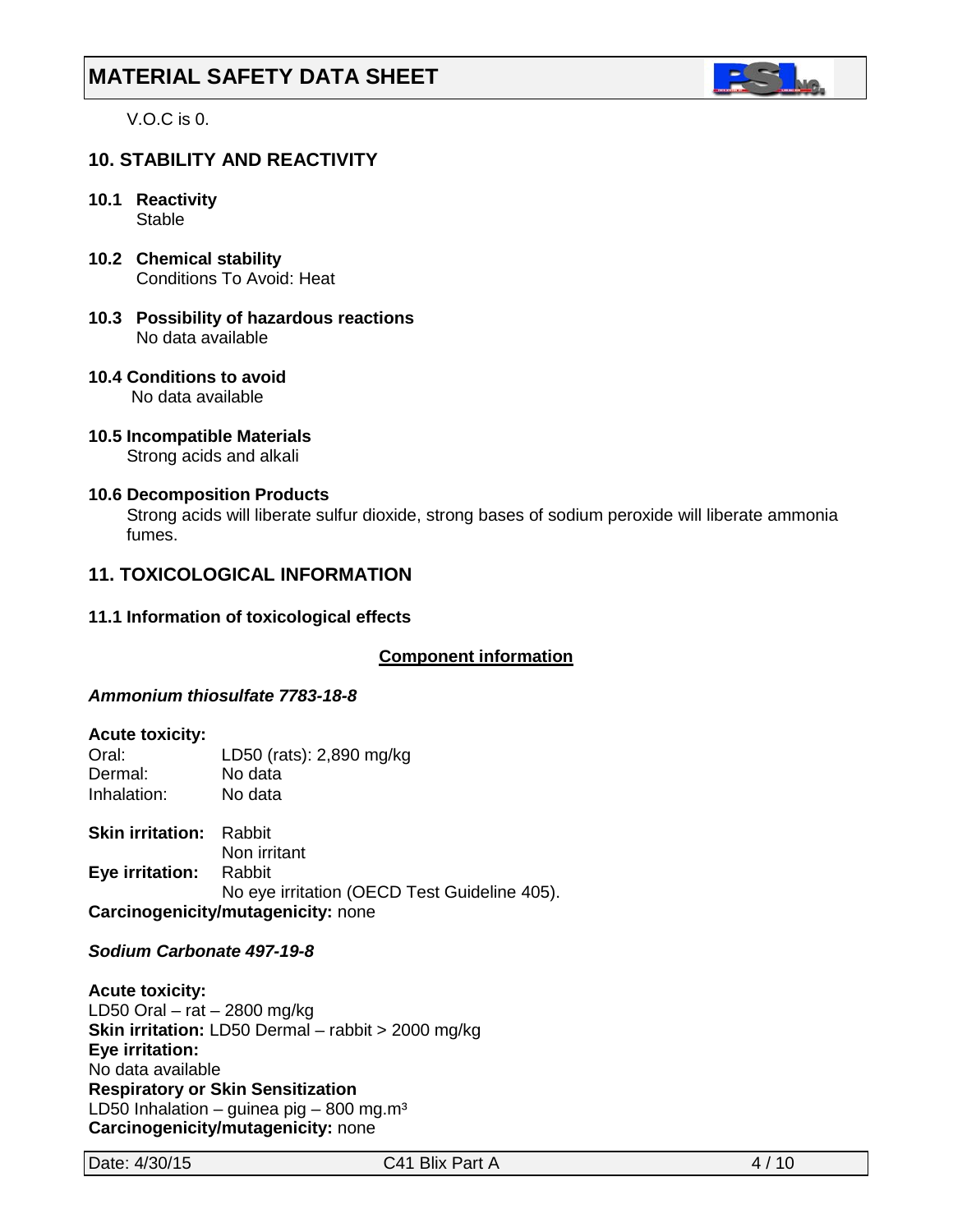

## **12. ECOLOGICAL INFORMATION**

#### **Component information**

#### *Ammonium thiosulfate 7783-18-8*

#### **12.1 Toxicity**

| Toxicity to fish<br>Toxicity to daphnia and<br>other aquatic invertebrates | LC0-Lepomis macrochirus (bluegill) - 510 mg/l - 96h<br>LC50 - Daphnia magna (Water flea) - 230 mg/l - 21d |
|----------------------------------------------------------------------------|-----------------------------------------------------------------------------------------------------------|
| Toxicity to algae                                                          | EC50 - Pseudokirchneriella subcapitata - > 100 mg/l - 72 h<br>(OECD Test Guideline 201).                  |
| Toxicity to bacteria                                                       | Respiration inhibition EC50 - Sludge Treatment - > 1,000 mg/l -<br>3h (OECD Test Guideline 201).          |

## **12.2 Persistence and degradability**

No data available

## **12.3 Bioaccumulative potential**

No data available

#### **12.4 Mobility in soil**

No data available

#### **12.5 Result of PBT and vPvB assessment**

Assessment not available as chemical assessment not required/not conducted

## *Sodium Carbonate 497-19-8*

#### **12.1 Toxicity**

| LC50 /96 hours: | 300 mg/l (bluegill, sunfish) |
|-----------------|------------------------------|
| EC50/48 hours:  | 200-227 mg/L (Ceriodaphnia)  |

## **12.2 Persistence and degradability**

This product is completely biodegradable.

## **12.3 Bioaccumulative potential**

No data available

#### **12.4 Mobility in soil**

No data available

## **12.5 Result of PBT and vPvB assessment**

Assessment not available as chemical assessment not required/not conducted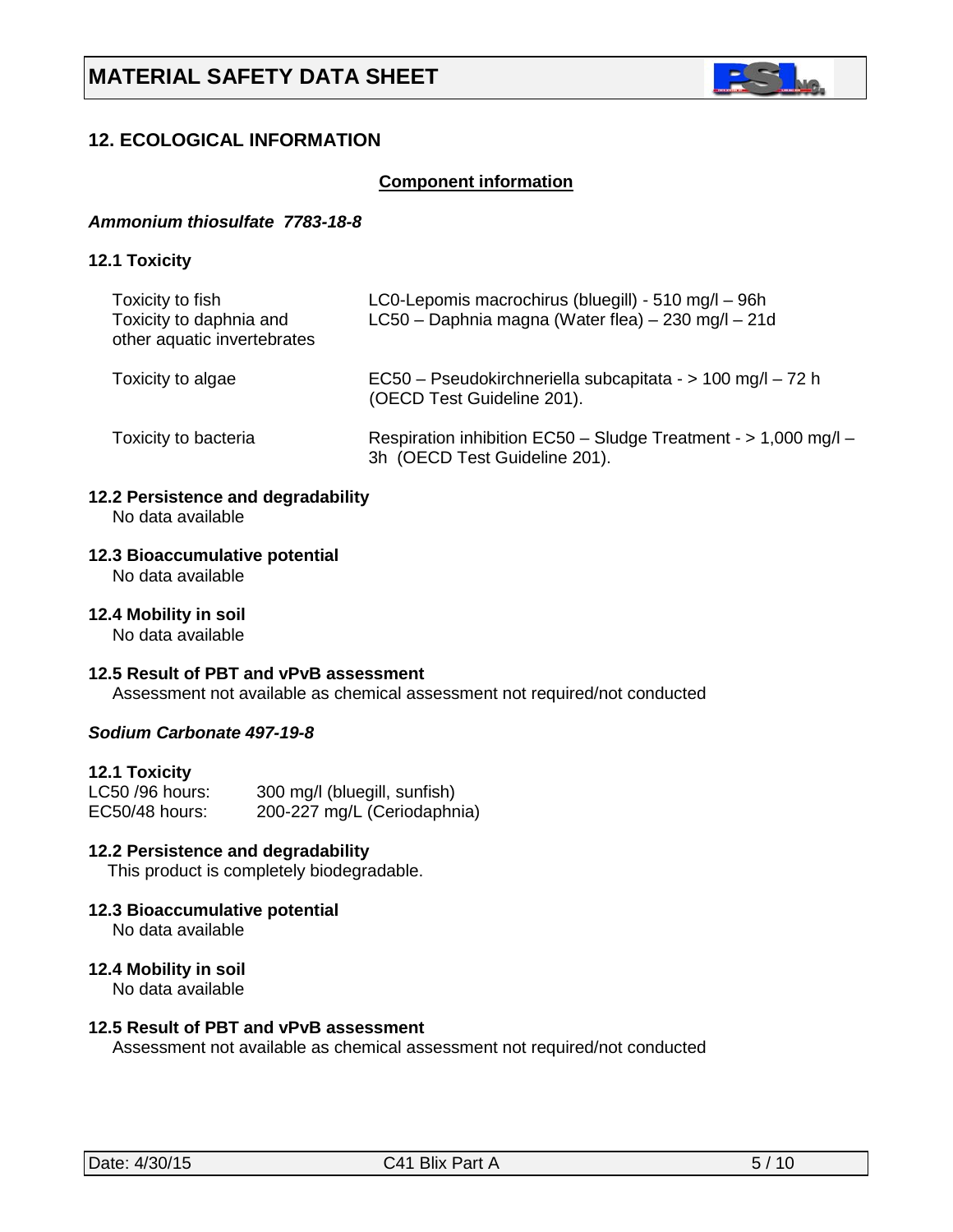

## **13. DISPOSAL CONSIDERATIONS**

#### **13.1 Waste treatment methods**

#### **Product**

Preferred options for disposal are to send to licensed reclaimers, or to permitted incinerators. Any disposal practice must be in compliance with federal, state, and local regulations. Do not dump into sewers, ground, or any body of water.

## **14. TRANSPORT INFORMATION**

**DOT (US)**

Not regulated

## **15. REGULATORY INFORMATION**

#### **SARA 302 Components**

The following components are subject to reporting levels established by SARA Title III, Section 302: None

#### **SARA 313 Components**

The following components are subject to reporting levels established by SARA Title III, Section 313: None

## **SARA 311/312 Hazards**

None

#### **California Prop 65 Components**

This product does not contain any chemicals known to the State of California to cause cancer, birth defects, or any other reproductive harm.

#### **TSCA**

All ingredients in this finished product are listed on the EPA TSCA INVENTORY.

## **SCAQMD Rule 443.1**

Photochemically Reactive: No Maximum Grams of VOC per Liter: 0 g/L Vapor Pressure: 18 mm Hg@ 20 Degrees C In working solution

## **16. OTHER INFORMATION**

### **Full text of H-statements referred to under sections 2 and 3.**

- H314 Causes skin irritation<br>H320 Causes eve irritation
- Causes eye irritation
- H335 May cause respiratory irritation
- H317 May cause allergic skin reaction (Category 1)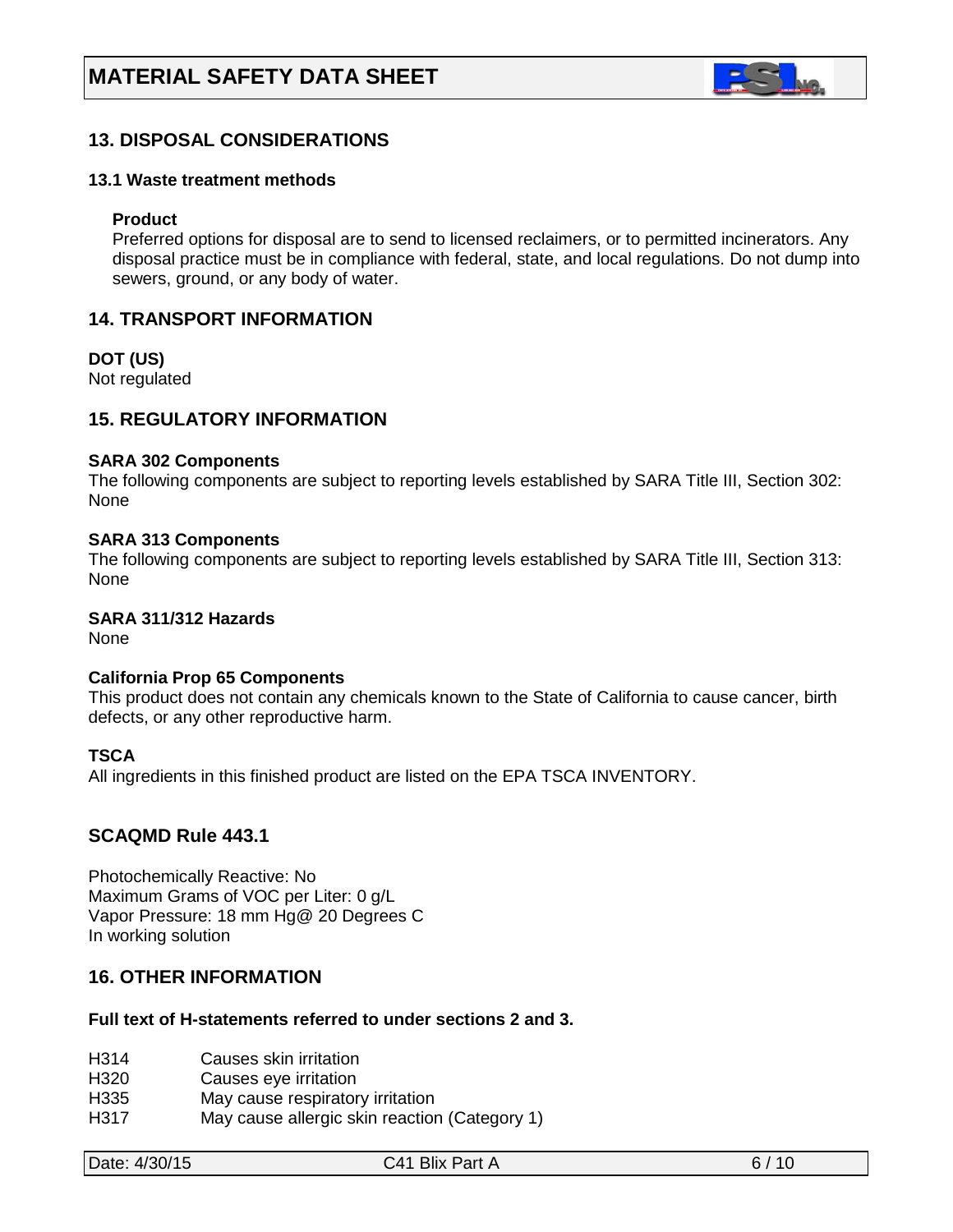

## **HMIS RATING**

Health: 0 Flammability: 0 Reactivity: 0 Protective: C

OTHER ADDITIONAL INFORMATION: The information contained herein is based on the data available to us and is believed to be accurate. However, no warranty is expressed or implied regarding the accuracy of this data or the results to be obtained from the use thereof. We assume no responsibility for the injuries from the use of the product described herein.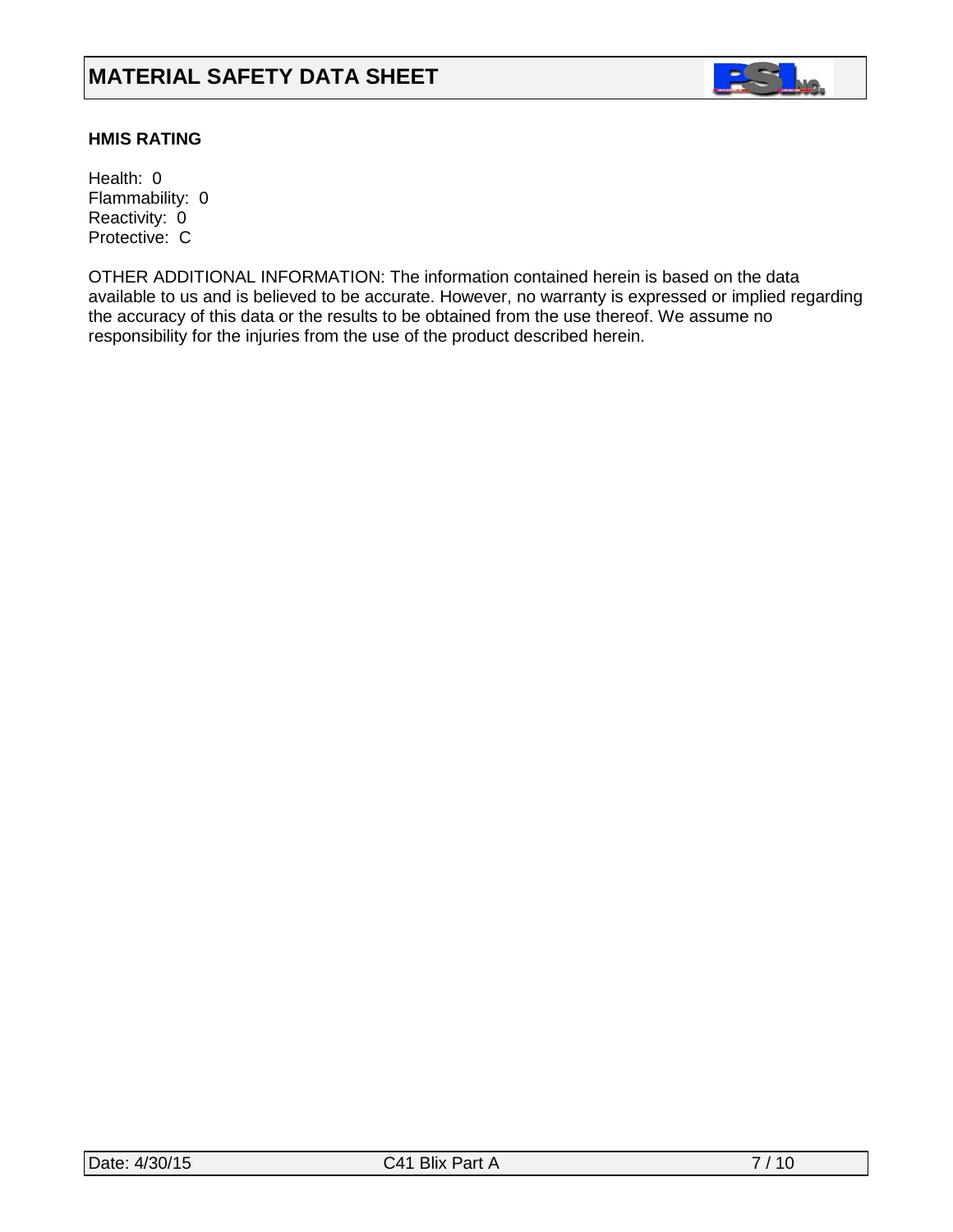

# **C-41 BLIX B POWDER**

## **1. CHEMICAL PRODUCT AND COMPANY IDENTIFICATION**

Manufacturer: Photo Systems, Inc. 7200 Huron River Drive, Dexter, MI 48130 Product Name: **C41 BLIX PART B POWDER**  Product Number: **10123, 10124 Product Use:** Photographic fixer **Customer Information Phone Number:** 1-734-424-9625 **CHEMTREC®: 24 Hour Emergency Transport Phone Number: 1-800-424-9300**  Date Reviewed: 04/30/2015 Version 3.0

## **2. HAZARDOUS IDENTIFICATION**

#### **2.1 Classification of the substance or mixture**

## **Health hazard**

- 1. Causes eye irritation (Category 2B), H320
- 2. May cause respiratory irritation H335
- 3. Causes skin irritation (Category 2), H314
- 4. Specific organ toxcity Oral (Category 2), Kidney, H373
- 5. Acute aquatic toxicity (Category 1), H400

## **2.2 GHS Label elements, including precautionary statements**

#### **Pictogram**



## **Signal Word: WARNING**

#### Hazard statement(s)

- H314 Causes skin irritation
- H320 Causes eye irritation
- H335 May cause respiratory irritation
- H373 Specific organ toxcity Oral (Kidney
- H400 Acute aquatic toxicity

Precautionary statement(s)

- P261 Avoid breathing mist
- P264 Wash skin thoroughly after handling
- P273 Avoid release into the environment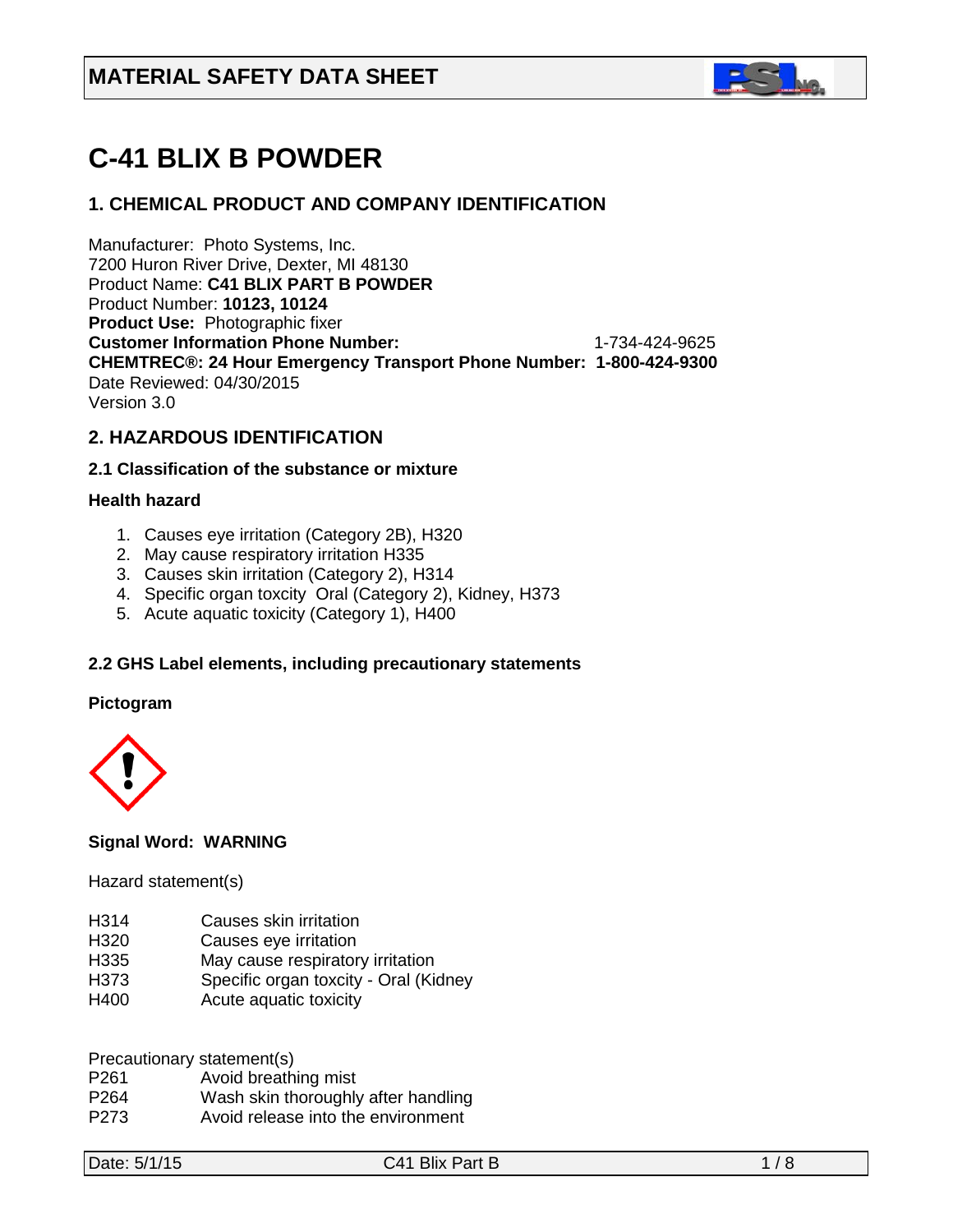

P280 Wear protective gloves, eye protection

P302 + P352 IF ON SKIN: Wash with plenty of soap

P305 + P351 + P338 IF IN EYES: Rinse cautiously with water for several minutes. Remove contact lenses, if present and easy to do. Continue rinsing.

## **3. COMPOSITION/INFORMATION ON INGREDIENTS**

| <b>Chemical Name</b>      | CAS            | <b>OHSA PEL</b> | <b>ACGIH TLV</b> | Weight %  |
|---------------------------|----------------|-----------------|------------------|-----------|
| <b>Ferric Sodium EDTA</b> | <b>MIXTURE</b> | N.E.            | N.E.             | 60-70     |
| Sodium Sulfite            | 7757-83-7      | N.E.            | N.E.             | $15 - 20$ |
| <b>PDTA</b>               | 1939-36-2      | N.E.            | N.E.             | $10 - 15$ |

## **4. FIRST AID MEASURES**

#### **4.1 Description of first aid measures**

- **Eye Contact:** Immediately flush eyes with plenty of water for at least 15 minutes. Get immediate medical attention.
- **Inhalation:** If symptomatic, remove to fresh air. If not breathing, give artificial respiration. If breathing is difficult, give oxygen. Get medical attention immediately.
- **Ingestion:** Rinse mouth with water. Call a physician or poison control center immediately. Never give anything by mouth to an unconscious person.
- **Skin Contact:** Flush skin with plenty of water and wash with a non-alkaline skin cleaner. Wash contaminated clothes before reuse. Get medical attention if irritation develops.

## **5. FIRE FIGHTING MEASURES**

## **5.1 Extinguishing media**

Use agent appropriate for surrounding fire.

## **5.2 Special Hazards arising from substance or mixture**

 Fire or excessive heat may cause production of hazardous decomposition products. Combustion Products: Carbon dioxide, carbon monoxide, and oxides of sulfur and nitrogen.

#### **5.3 Advise for firefighters**

Wear self-contained breathing NIOSH/MSHA approved apparatus and protective clothing to prevent contact with skin and eyes.

## **6. ACCIDENTAL RELEASE MEASURES**

#### **6.1 Personal precautions, protective equipment and emergency procedures**

Review fire and explosion hazards and safety precautions before proceeding with cleanup. Use appropriate personal protective equipment. Avoid contact with skin and eyes. Stop the spillage. Sweep up. For working solution, dike the spill. For small amounts less than one gallon flush to the sewer with large amounts of water. For larger spills, prevent liquid from entering sewers, waterways or low areas. Absorb spillage in inert material. Soak up with sawdust, sand, or other absorbent material. Remove non-usable solid material and/or contaminated soil for disposal in an approved and permitted landfill.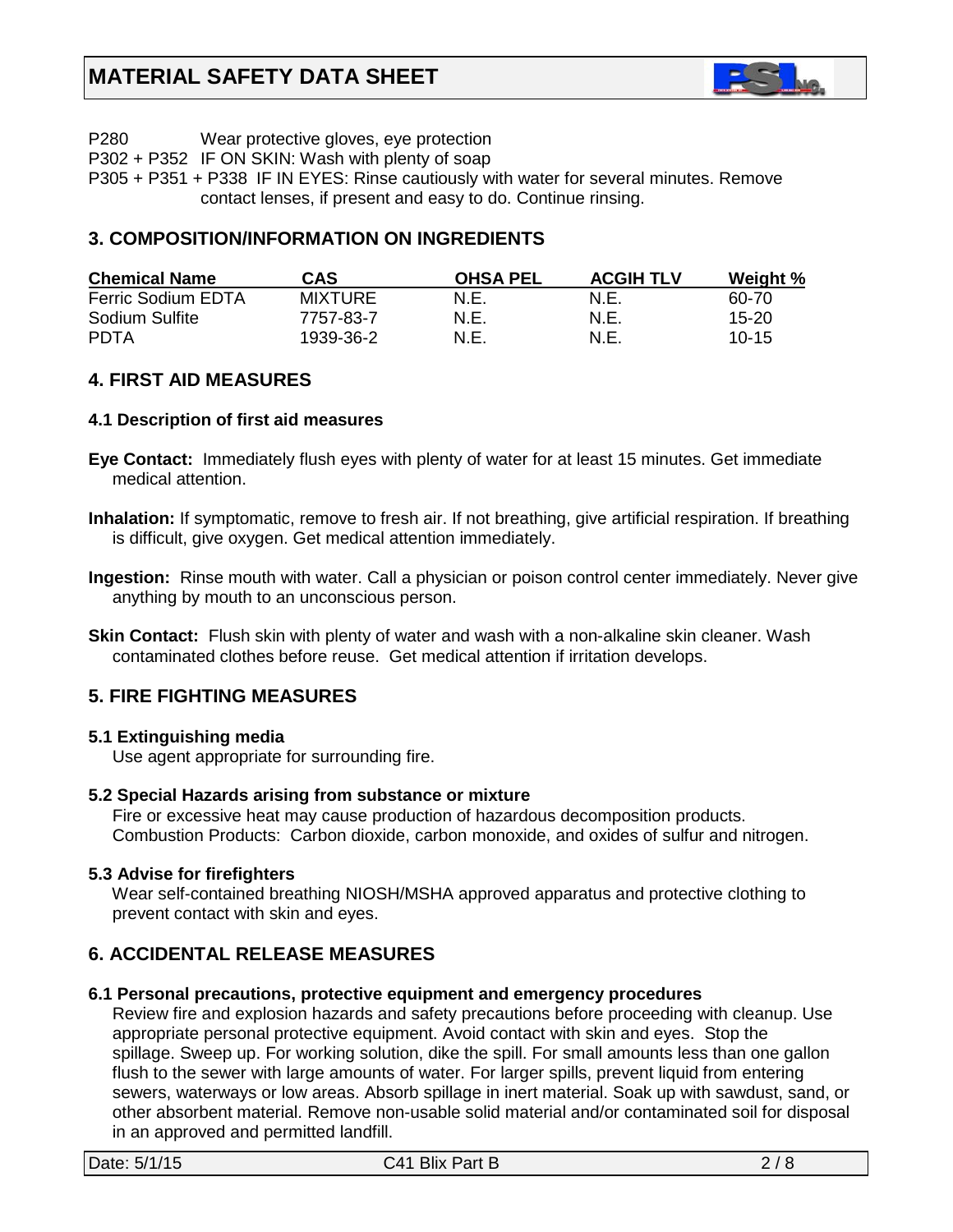

#### **6.2 Environmental precautions**

 Prevent liquid from entering sewers, waterways or low areas. Discharge to sewer requires approval of permitting authority and may require pre-treatment. Contaminated surfaces should be cleaned using water.

## **7. HANDLING AND STORAGE**

#### **7.1 Precautions for safe handling**

 Store in a cool, dry, well-ventilated area. Keep containers closed. Do not store or consume food, drink, or tobacco where they may become contaminated with this material.

#### **7.2 Conditions for safe storage, including any incompatibles**

Do not store with incompatible materials. Keep away from acids, alkalis and oxidizers. All labeled precautions must be observed when handling, storing and transporting empty containers due to product residues. Triple rinse before disposal. Dispose of in a licensed facility.

## **8. EXPOSURE CONTROL / PERSONAL PROTECTION**

#### **8.1 Control parameters**

See Section 3.

#### **8.2 Exposure controls**

Use good personal hygiene when handling this product. Wash hands after use, before smoking, or using the toilet. Facilities storing or utilizing this material should be equipped with an eyewash facility and a safety shower.

#### **Personal protective equipment**

**Eye Protection:** Safety glasses with side shields (or goggles).

**Respiratory Protection:** When this product is used in the intended way, no respiratory protection is anticipated to be necessary.

**Skin protection:** Latex, rubber, or neoprene waterproof gloves are recommended.

 **Body protection:** Rubber or plastic apron.

 **Respiratory protection:** Local exhaust ventilation is recommended. Ventilation must be adequate to keep hazardous ingredients below their exposure limits.

## **9. PHYSICAL AND CHEMICAL PROPERTIES**

#### **9.1 Information on basic physical and chemical properties**

Appearance And Odor: Yellow powder, no odor. Solubility In Water: Complete Boiling Point: Not applicable Flash Point: Nonflammable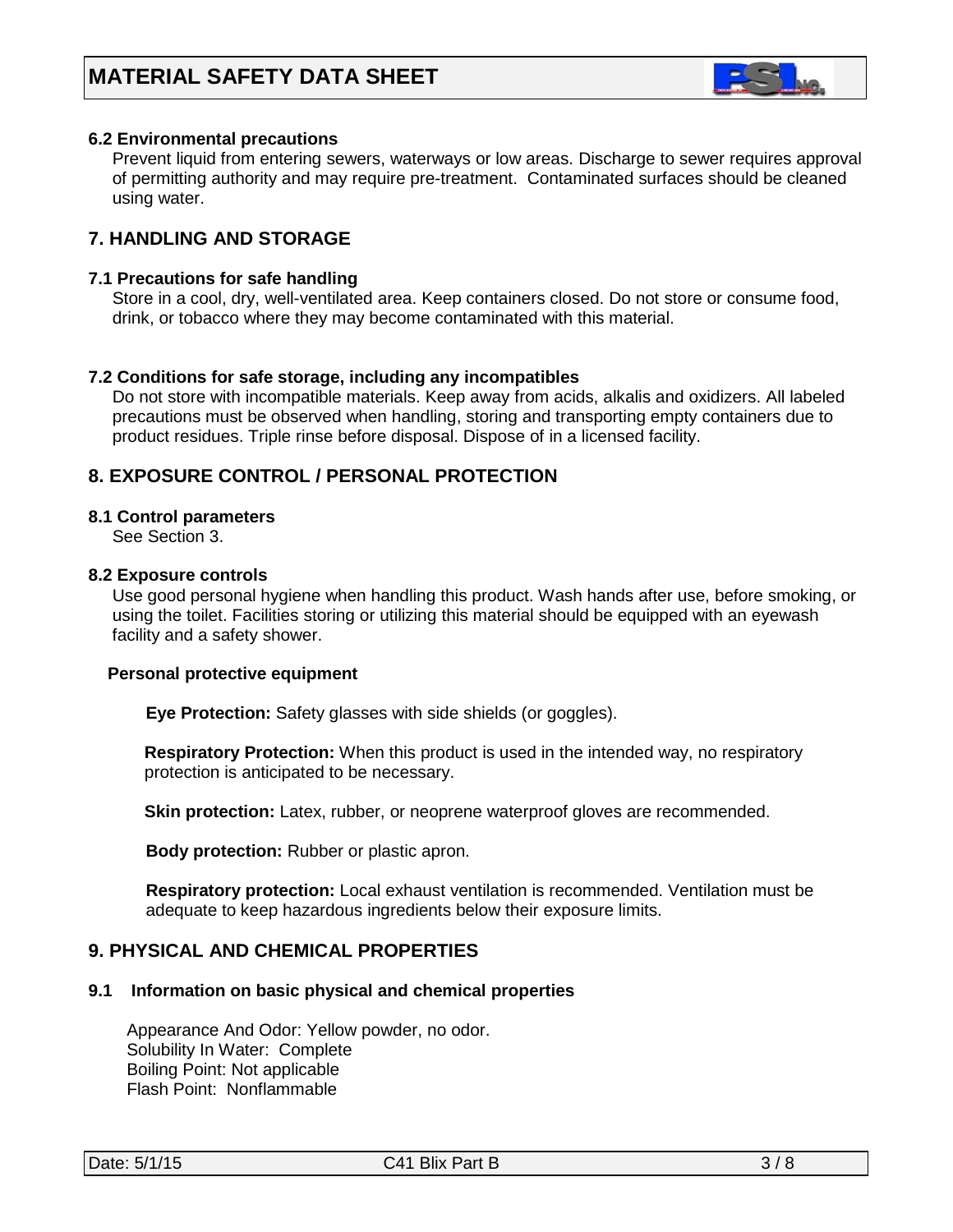

 Ph: Not applicable Specific Gravity: Not applicable Melting Point: Not applicable Molecular Weight: Not applicable Pounds Per Gallon: Not applicable V.O.C is 0.

## **10. STABILITY AND REACTIVITY**

- **10.1 Reactivity Stable**
- **10.2 Chemical stability** Conditions To Avoid: Heat
- **10.3 Possibility of hazardous reactions** No data available
- **10.4 Conditions to avoid**

No data available

**10.5 Incompatible Materials**

Strong acids and alkali

**10.6 Decomposition Products**

Strong acids will liberate sulfur dioxide, strong bases of sodium peroxide will liberate ammonia fumes.

## **11. TOXICOLOGICAL INFORMATION**

## **11.1 Information of toxicological effects**

## *<sup>U</sup>***Component information**

## *Ferric Sodium EDTA 15708-5*

| <b>Acute toxicity:</b> |                                              |
|------------------------|----------------------------------------------|
| Oral:                  | LD50 (rats): $> 2,000$ mg/kg                 |
| Dermal:                | LD50 (rats): $> 2,000$ mg/kg                 |
| Inhalation:            | LD50 (rats): $> 2.75$ mg/l - 4h              |
| Skin irritation:       | Rabbit                                       |
|                        | Non irritant – 4h                            |
| Eye irritation: Rabbit |                                              |
|                        | No eye irritation (OECD Test Guideline 405). |
|                        | Respiratory or skin sensitisation: Mouse     |
|                        | Does not cause skin sensitization            |
|                        | Germ cell mutagenicity: Ames test            |
|                        | S. typhimurium                               |
|                        | Result: negative                             |
|                        | Carcinogenicity/mutagenicity: none           |

**Carcinogenicity/mutagenicity:** none

Date: 5/1/15 2/17 C41 Blix Part B 4/8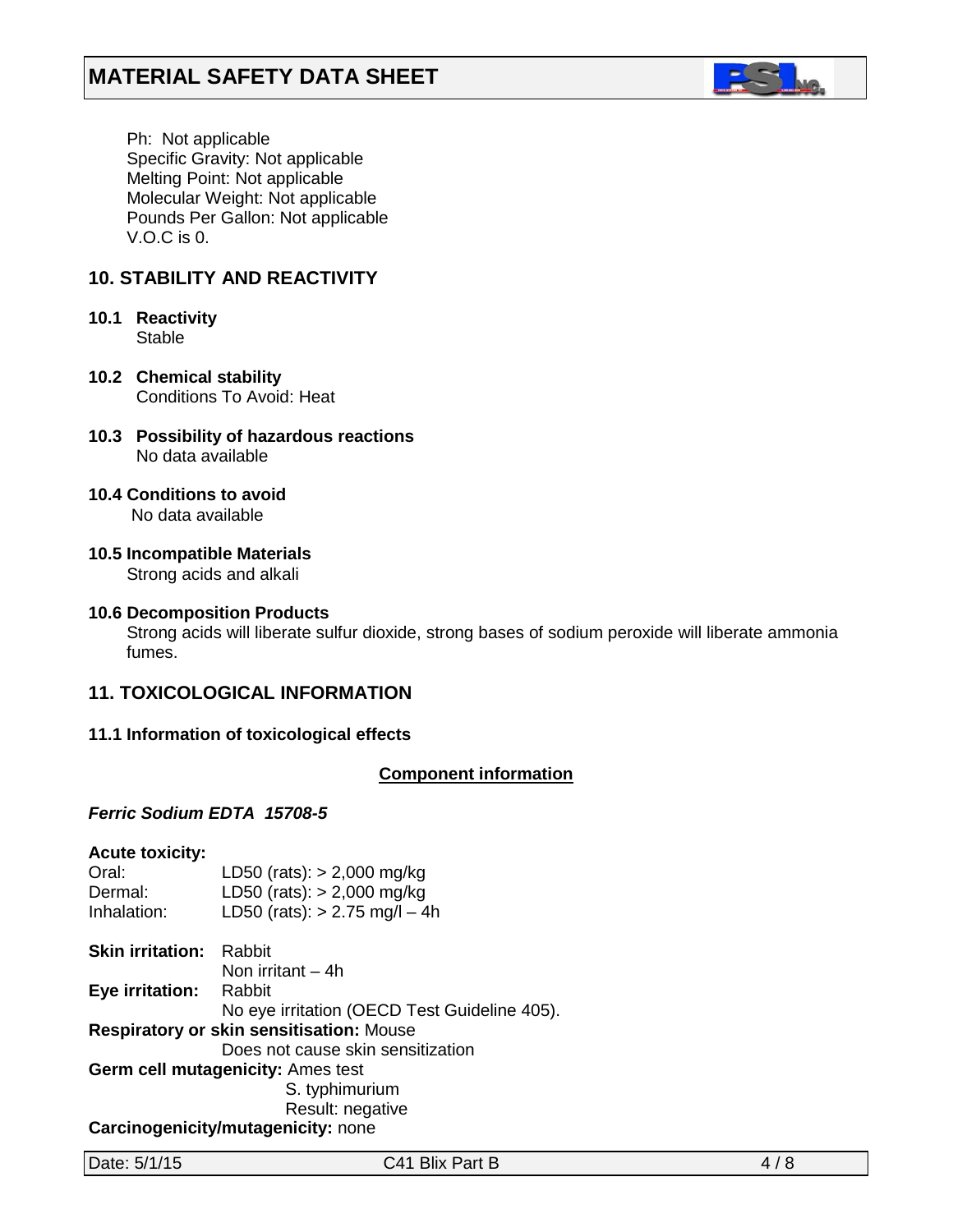

## *Sodium Sulfite 7757-83-7*

**Acute toxicity:** Oral LD-50 (rat) 3,560 mg/kg Inhalation LD-50 (rat)  $>5,500$  mg/m<sup>3</sup> - 4 h Dermal: no data **Skin irritation:**  Skin – rabbit Result: No skin irritation **Eye irritation:**  Skin – rabbit Result: No skin irritation **Respiratory or Skin Sensitization** Prolonged or repeated exposure may cause allergic reactions in certain sensitive individuals. **Carcinogenicity/mutagenicity:** none

#### *PDTA 1939-36-2*

**Acute toxicity:** Not available **Skin irritation:** LD50 Dermal – rabbit > 2000 mg/kg **Eye irritation:**  This product is a mild irritant to rabbit eyes. **Ingestion:** Acute LD50 (rat) 3400 mg/kg **Respiratory or Skin Sensitization** Not a skin sensitizer (guinea pig) **Carcinogenicity/mutagenicity:** IARC, NTP, ACGIH, and OSHA do not classify this material as a carcinogen or suspect carcinogen. However, nitrotriascetic acid (NTA) and its salts were determined to be "possibly carcinogenic to humans" (Group 2B) by IARC, a compound which "may reasonably be anticipated to be a carcinogen" by NTP and a "select carcinogen" by OSHA. PDTA was found to be

## **12. ECOLOGICAL INFORMATION**

## *<sup>U</sup>***Component information**

## *Ferric Sodium EDTA 15708-5*

#### **12.1 Toxicity**

non-mutagenic.

| Toxicity to fish        | LC0-Brachydanio rerio (zebra fish) - >180 mg/l - 96h |
|-------------------------|------------------------------------------------------|
| Toxicity to daphnia and | EC50 – Daphnia magna (Water flea) > 88 mg/l –48h     |
| Toxicity to bacteria    | $EC10 = 17$ mg/l (Bringmann-Kuhl Test)               |
|                         | $EC10 = 205$ mg/l (Robra Test)                       |

#### **12.2 Biodegration**

This product is not readily biodegradable.

#### **12.3 Bioaccumulative potential**

The potential for bioconcentation is low.

Date:  $5/1/15$  C41 Blix Part B 5/8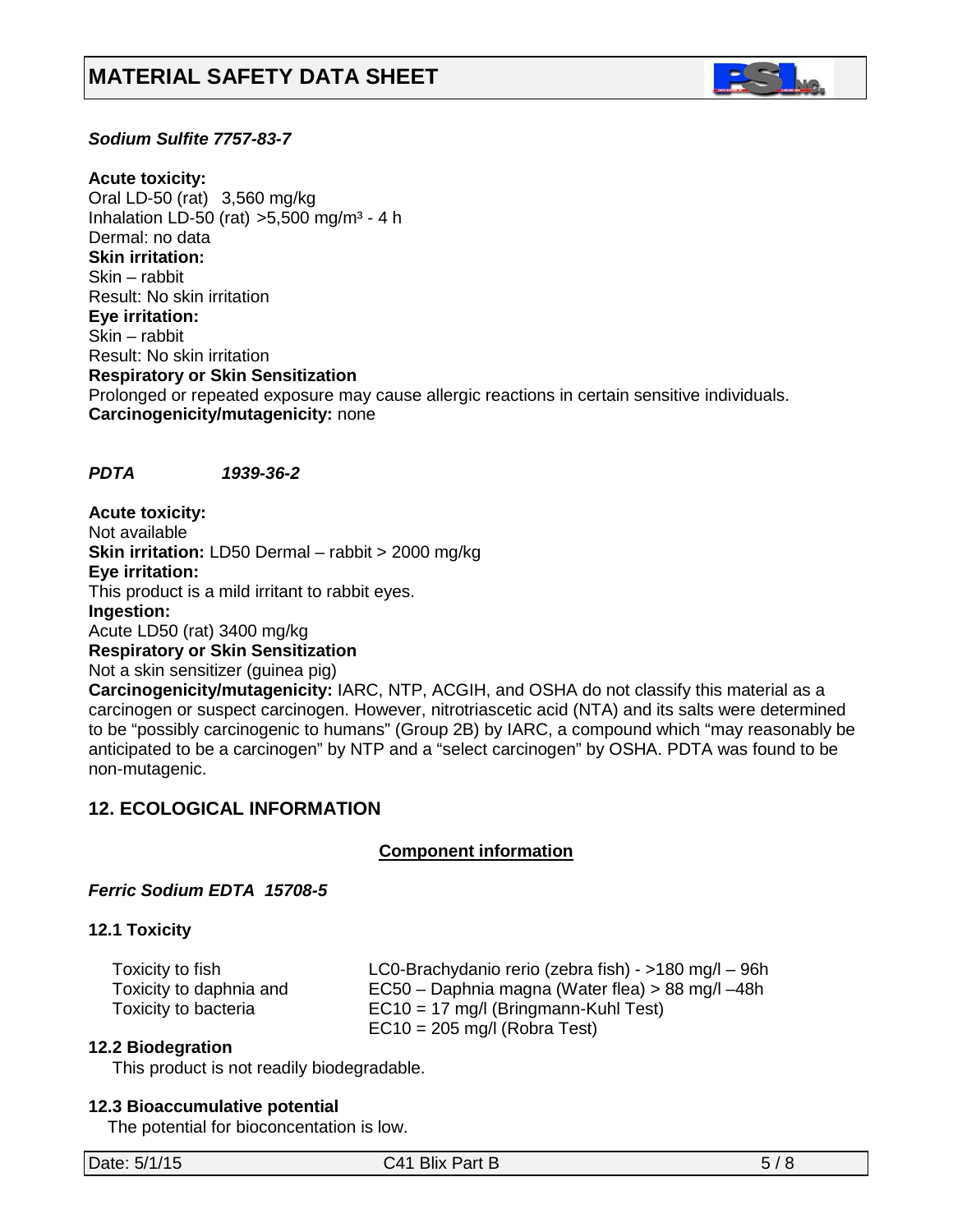

## **12.4 Mobility in soil**

No data available

## **12.5 Result of PBT and vPvB assessment**

Assessment not available as chemical assessment not required/not conducted

#### *Sodium Sulfite 7757-83-7*

### **12.1 Toxicity**

Toxicity to fish LC50- Gambusia affinis (Mosquito fish) -660 mg/l – 96h

## **12.2 Persistence and degradability**

No data available

#### **12.3 Bioaccumulative potential** No data available

#### **12.4 Mobility in soil**

No data available

#### **12.5 Result of PBT and vPvB assessment**

Assessment not available as chemical assessment not required/not conducted

#### **12.5 Other adverse effects**

None

#### *PDTA 1939-36-2*

#### **12.1 Toxicity**

| LC50 /96 hours:      | >100 mg/l Oncorhynchus mykiss (rainbow trout)             |
|----------------------|-----------------------------------------------------------|
| EC50/48 hours:       | 100.9 mg/L Daphnia magna (Water flea)                     |
| Toxicity to bacteria | Growth inhibition NOEC – Sludge treatment – 640 mg/l – 3h |

#### **12.2 Persistence and degradability**

No data available

**12.3 Bioaccumulative potential**

No data available

#### **12.4 Mobility in soil**

No data available

#### **12.5 Result of PBT and vPvB assessment**

Assessment not available as chemical assessment not required/not conducted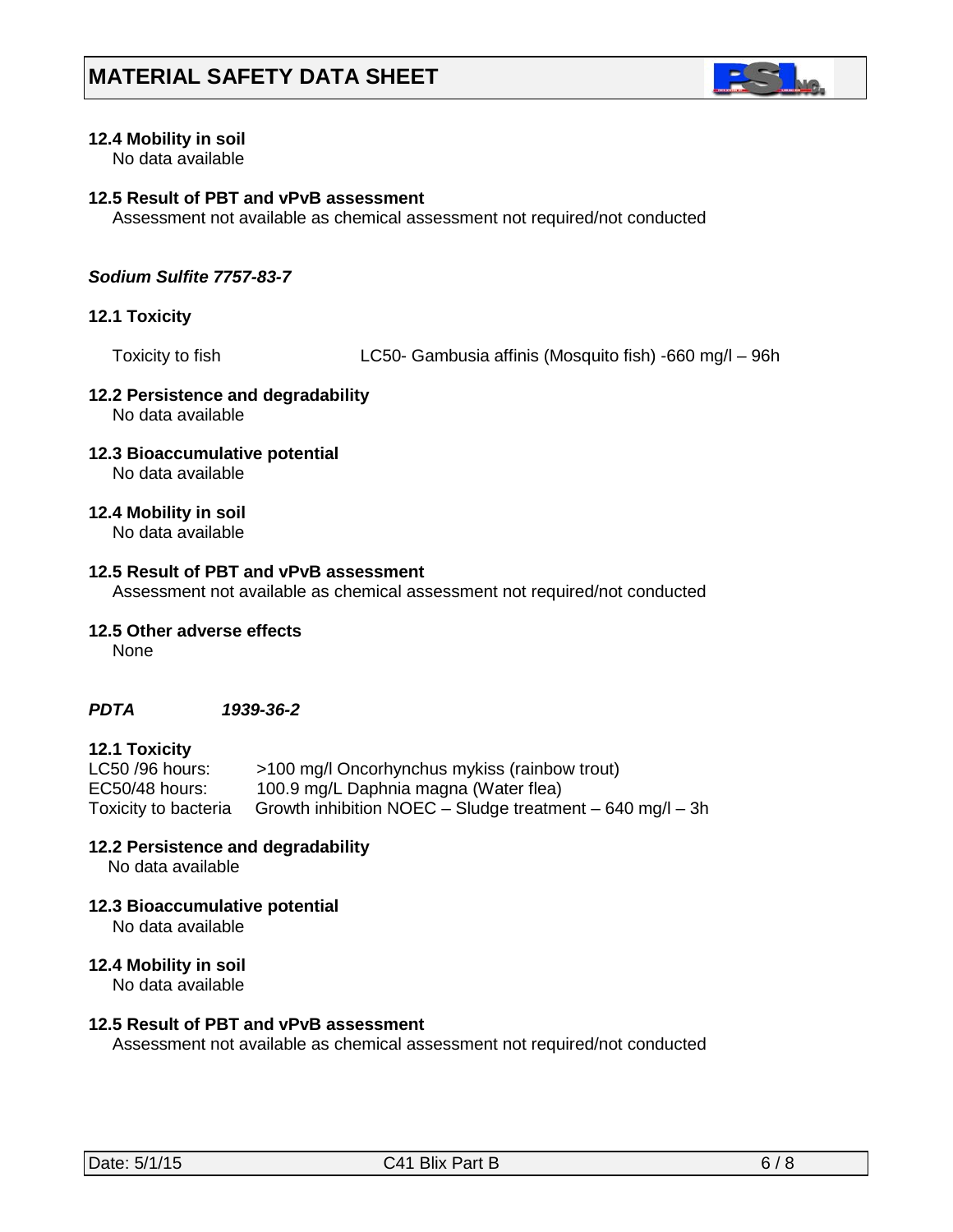

## **13. DISPOSAL CONSIDERATIONS**

#### **13.1 Waste treatment methods**

#### **Product**

Preferred options for disposal are to send to licensed reclaimers, or to permitted incinerators. Any disposal practice must be in compliance with federal, state, and local regulations. Do not dump into sewers, ground, or any body of water.

#### **14. TRANSPORT INFORMATION**

**DOT (US)**

Not regulated

## **15. REGULATORY INFORMATION**

#### **SARA 302 Components**

The following components are subject to reporting levels established by SARA Title III, Section 302: None

#### **SARA 313 Components**

The following components are subject to reporting levels established by SARA Title III, Section 313: None

## **SARA 311/312 Hazards**

None

#### **California Prop 65 Components**

This product does not contain any chemicals known to the State of California to cause cancer, birth defects, or any other reproductive harm.

#### **TSCA**

All ingredients in this finished product are listed on the EPA TSCA INVENTORY.

#### **SCAQMD Rule 443.1**

Photochemically Reactive: No Maximum Grams of VOC per Liter: 0 g/L Vapor Pressure: 18 mm Hg@ 20 Degrees C In working solution

## **16. OTHER INFORMATION**

#### **Full text of H-statements referred to under sections 2 and 3.**

- H314 Causes skin irritation<br>H320 Causes eve irritation
- Causes eye irritation
- H335 May cause respiratory irritation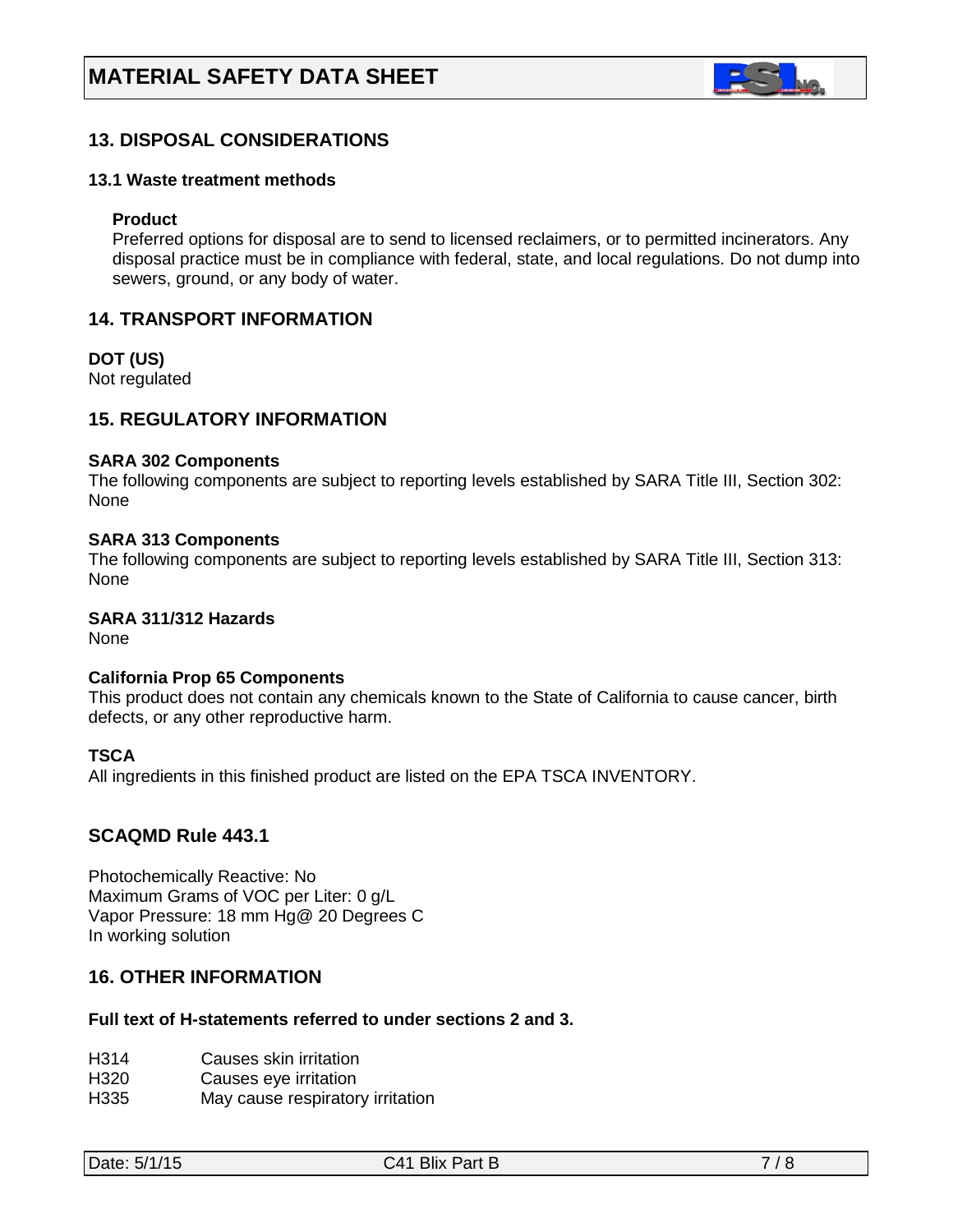

- H373 Specific organ toxcity Oral (Kidney
- H400 Acute aquatic toxicity

## **HMIS RATING**

Health: 1 Flammability: 0 Reactivity: 0 Protective: C

OTHER ADDITIONAL INFORMATION: The information contained herein is based on the data available to us and is believed to be accurate. However, no warranty is expressed or implied regarding the accuracy of this data or the results to be obtained from the use thereof. We assume no responsibility for the injuries from the use of the product described herein.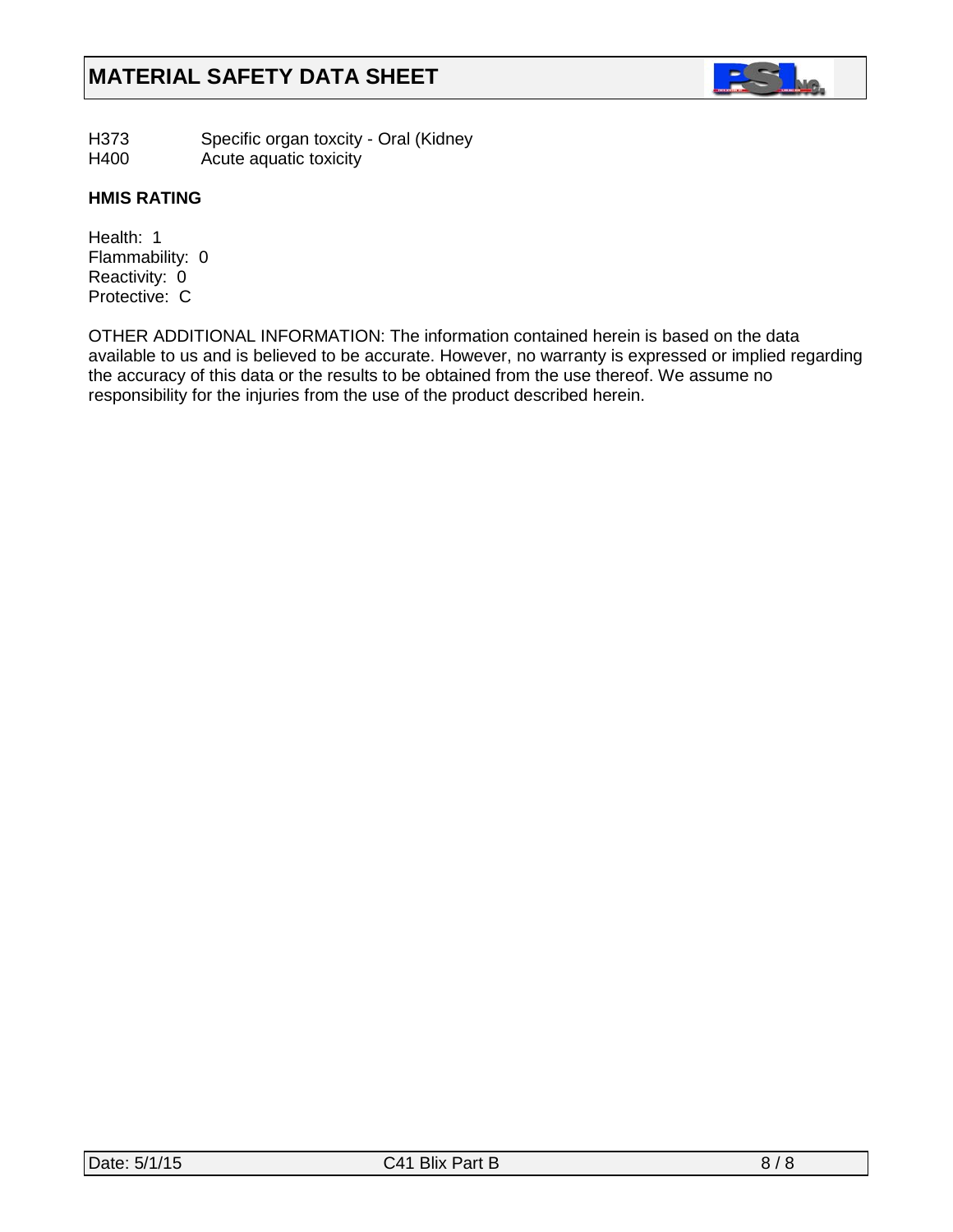

# **C41 POWDER DEVELOPER**

## **1. CHEMICAL PRODUCT AND COMPANY IDENTIFICATION**

Manufacturer: Photo Systems, Inc. 7200 Huron River Drive, Dexter, MI 48130 Product Name: **C41 POWDER DEVELOPER** Product Number: **10123, 10124 Product Use:** Photographic developer. **Customer Information Phone Number:** 1-734-424-9625 **CHEMTREC®: 24 Hour Emergency Transport Phone Number: 1-800-424-9300**  Date Reviewed: 04/28/2015 Version 3.0

## **2. HAZARDOUS IDENTIFICATION**

#### **2.1 Classification of the substance or mixture**

#### **Health hazard**

Acute toxicity, Oral (Category 4), H302 Skin irritation (Category 2), H315 Eye irritation (Category 2A), H319 Harmful if inhaled (Category 3), H332

## **2.2 GHS Label elements, including precautionary statements**

**Pictogram**



**Signal Word: WARNING** 

Hazard statement(s)

- H302 Harmful if swallowed
- H317 May cause allergic skin reaction
- H319 Causes serious eye irritation<br>H332 Harmful if inhaled
- Harmful if inhaled
- H335 May cause respiratory irritation

Precautionary statement(s)

- P261 Avoid breathing mist, dust, spray<br>P264 Wash skin thoroughly after handl
- Wash skin thoroughly after handling
- P280 Wear protective gloves, eye protection
- P301 + P312 IF SWALLOWED; call a POISON CENTER or doctor/physician if you feel unwell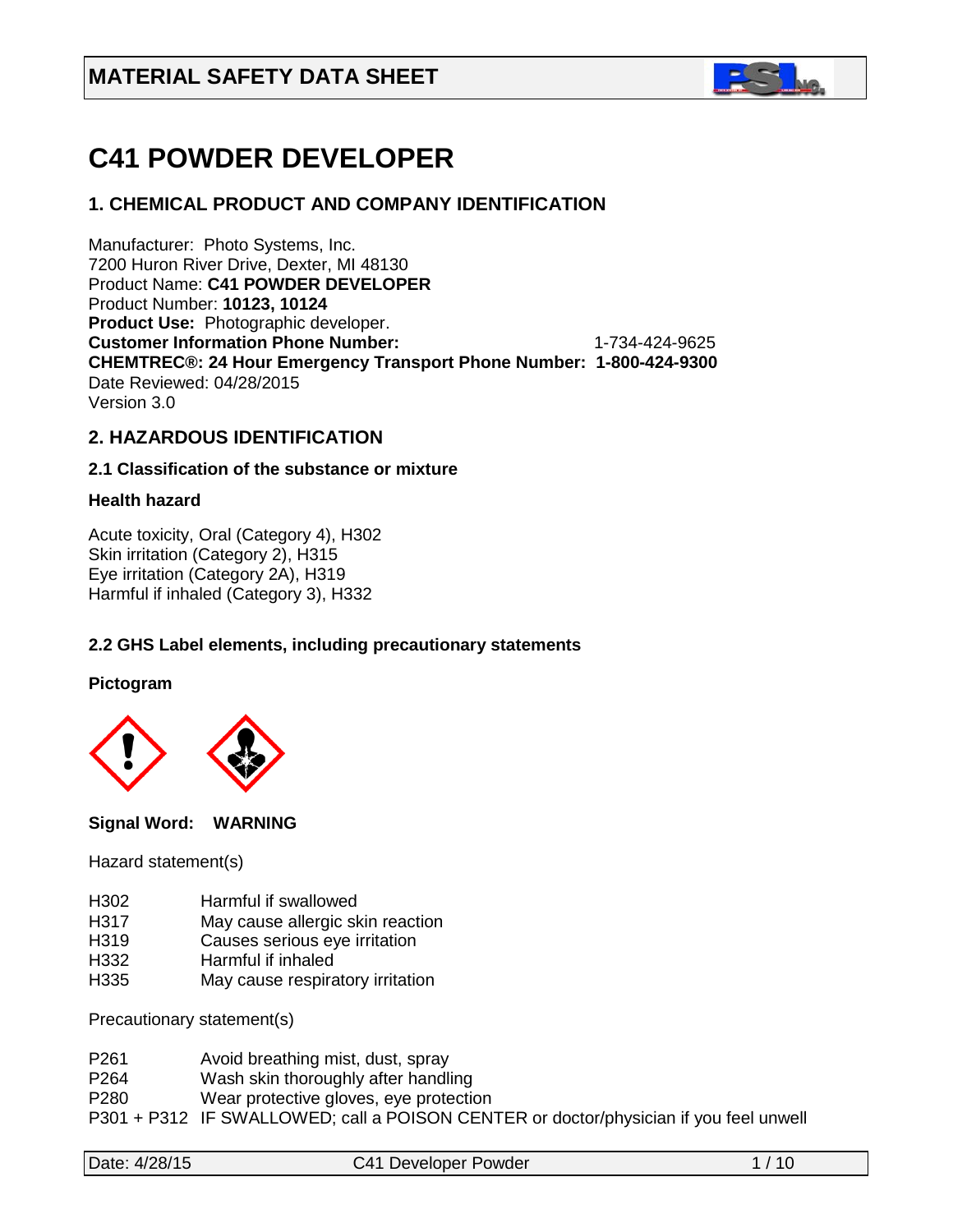

- P302 + P352 IF ON SKIN: Wash with plenty of soap
- P304 + P340 IF INHALED: remove victim to fresh air and keep at rest in a position comfortable for breathing.
- P305 + P351 + P338 IF IN EYES: Rinse cautiously with water for several minutes. Remove contact lenses, if present and easy to do. Continue rinsing.
- P333 + P313 If skin irritation or rash occurs: Get medical advice/attention.
- P337 + P313 If eye irritation persists: Get medical advice/attention.
- P363 Wash contaminated clothing before reuse
- P391 Collect spillage
- P501 Dispose of contents to an approved waste disposal plant.

## **3. COMPOSITION/INFORMATION ON INGREDIENTS**

| <b>Chemical Name</b>  | <b>CAS</b> | <b>OHSA PEL</b>            | <b>ACGIH TLV</b>     | <b>Weight %</b> |
|-----------------------|------------|----------------------------|----------------------|-----------------|
| Sodium Carbonate      | 497-19-8   | N.E.                       | N.E.                 | 70-80           |
| <b>DTPA</b>           | 67-43-6    | N.F.                       | N.E.                 | $5-10$          |
| CD <sub>4</sub>       | 25646-77-9 | $15 \text{ mg/m}^3$ (dust) | 10 mg/m <sup>3</sup> | $5 - 10$        |
| Sodium Sulfite        | 7757-83-7  | N.E.                       | N.E.                 | $1 - 5$         |
| Hydroxylamine sulfate | 10039-54-0 | N.E.                       | N.E.                 | $1 - 3$         |

## **4. FIRST AID MEASURES**

#### **4.1 Description of first aid measures**

- **Eye Contact:** Immediately flush eyes with plenty of water for at least 15 minutes. Get immediate medical attention.
- **Inhalation:** If symptomatic, remove to fresh air. If not breathing, give artificial respiration. If breathing is difficult, give oxygen. Get medical attention immediately.
- **Ingestion:** Do not induce vomiting. Only induce vomiting at the instruction of medical personnel. Call a physician or poison control center immediately. Never give anything by mouth to an unconscious person.
- **Skin Contact:** Flush skin with plenty of water and wash with a non-alkaline skin cleaner. Wash contaminated clothes before reuse. Get medical attention if irritation develops.
- **Aggravated Medical Conditions:** Individuals who are under the care of a physician or have chronic ailments, should consult a physician before using this product.

## **5. FIRE FIGHTING MEASURES**

#### **5.1 Extinguishing media**

Noncombustible. Use agent appropriate for surrounding fire.

#### **5.2 Special Hazards arising from substance or mixture**

 Fire or excessive heat may cause production of hazardous decomposition products. Combustion Products: Carbon dioxide, carbon monoxide, and sulfur.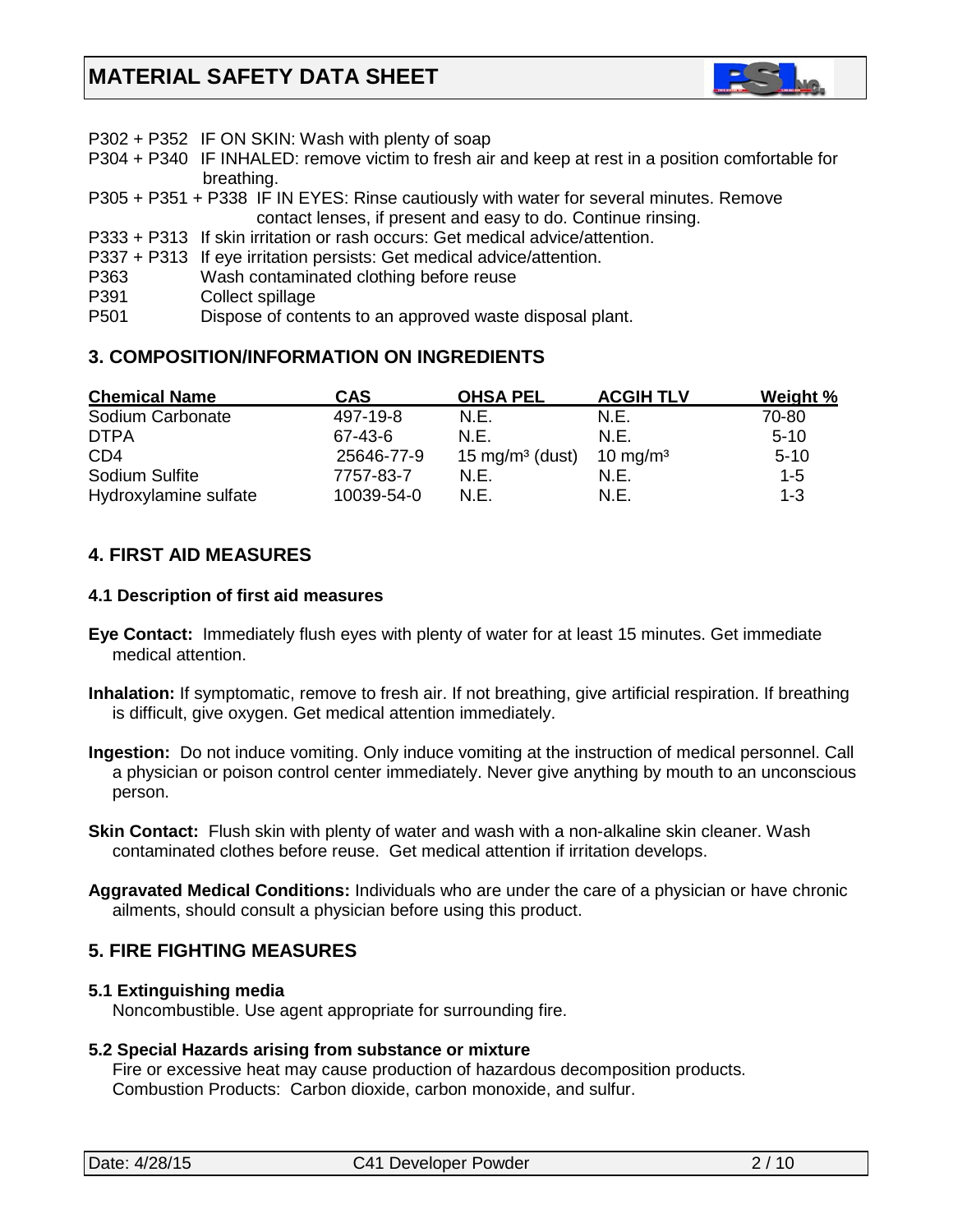

## **5.3 Advise for firefighters**

Wear self-contained breathing NIOSH/MSHA approved apparatus and protective clothing to prevent contact with skin and eyes. Fire or excessive heat may produce hazardous decomposition products. Use water to keep containers cool.

## **6. ACCIDENTAL RELEASE MEASURES**

#### **6.1 Personal precautions, protective equipment and emergency procedures**

Review fire and explosion hazards and safety precautions before proceeding with cleanup. Use appropriate personal protective equipment. Avoid contact with skin and eyes. Stop the spillage. Dike the spill. Absorb spillage in inert material. Soak up with sawdust, sand, or other absorbent material. Remove non-usable solid material and/or contaminated soil for disposal in an approved and permitted landfill.

#### **6.2 Environmental precautions**

 Prevent liquid from entering sewers, waterways or low areas. Discharge to sewer requires approval of permitting authority and may require pre-treatment. Contaminated surfaces should be cleaned using water.

## **7. HANDLING AND STORAGE**

#### **7.1 Precautions for safe handling**

 Store in a cool, dry, well-ventilated area. Keep containers closed. Do not store or consume food, drink, or tobacco where they may become contaminated with this material.

#### **7.2 Conditions for safe storage, including any incompatibles**

Do not store with incompatible materials. Do not store with strong acids. All labeled precautions must be observed when handling, storing and transporting empty containers due to product residues. Triple rinse before disposal. Dispose of in a licensed facility.

## **8. EXPOSURE CONTROL / PERSONAL PROTECTION**

#### **8.1 Control parameters**

See Section 3.

#### **8.2 Exposure controls**

Use good personal hygiene when handling this product. Wash hands after use, before smoking, or using the toilet. Facilities storing or utilizing this material should be equipped with an eyewash facility and a safety shower.

#### **Personal protective equipment**

**Eye Protection:** Safety glasses with side shields (or goggles).

**Respiratory Protection:** When this product is used in the intended way, no respiratory protection is anticipated to be necessary. However, if use conditions generate decomposition vapors or fumes; use a NIOSH approved respirator with HEPA cartridges.

**Skin protection:** Latex, rubber, or neoprene waterproof gloves are recommended.

 **Body protection:** Rubber or plastic apron.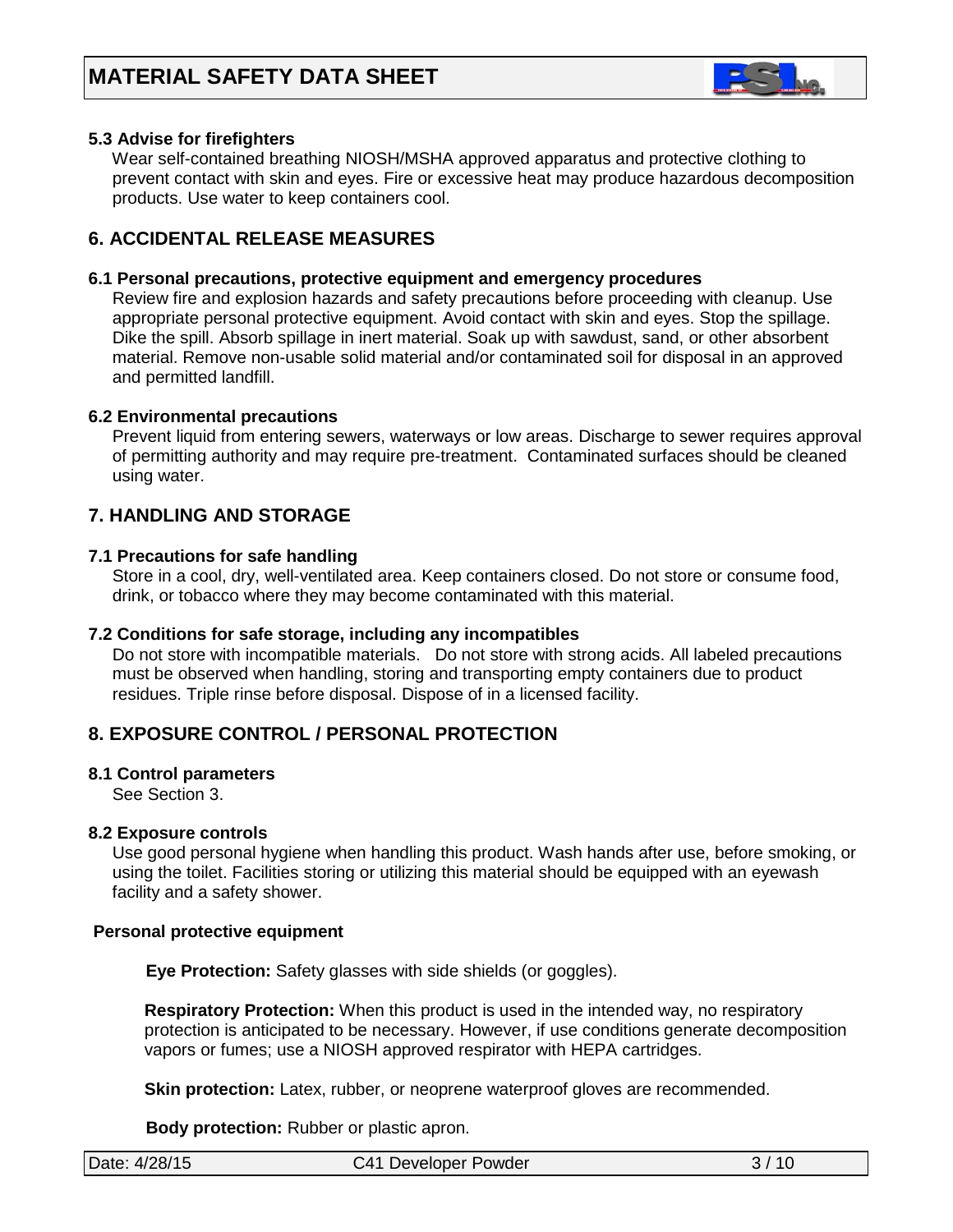## **MATERIAL SAFETY DATA SHEET**



 **Respiratory protection:** Local exhaust ventilation is recommended. Ventilation must be adequate to keep hazardous ingredients below their exposure limits.

## **9. PHYSICAL AND CHEMICAL PROPERTIES**

## **9.1 Information on basic physical and chemical properties**

Appearance And Odor: powder with no odor. Solubility In Water: Complete Boiling Point: Not applicable Vapor Pressure: Not applicable Specific Gravity: Not applicable Melting Point: N.E. Freezing Point: N.E. Evaporation Rate: Not applicable Vapor Density: Not applicable Percent Volatile: 0 Ph: Not applicable Molecular Weight: N.E. Pounds Per Gallon: N.E.  $V.A.C. = 0$ 

## **10. STABILITY AND REACTIVITY**

- **10.1 Reactivity Stable**
- **10.2 Chemical stability** Conditions To Avoid: None
- **10.3 Possibility of hazardous reactions** No data available
- **10.4 Conditions to avoid** High temperatures
- **10.5 Incompatible Materials** Strong acids, powdered aluminum

#### **10.6 Decomposition Products** May produce oxides of sodium, sulfur, hydroxide, and carbon

## **11. TOXICOLOGICAL INFORMATION**

#### **11.1 Information of toxicological effects**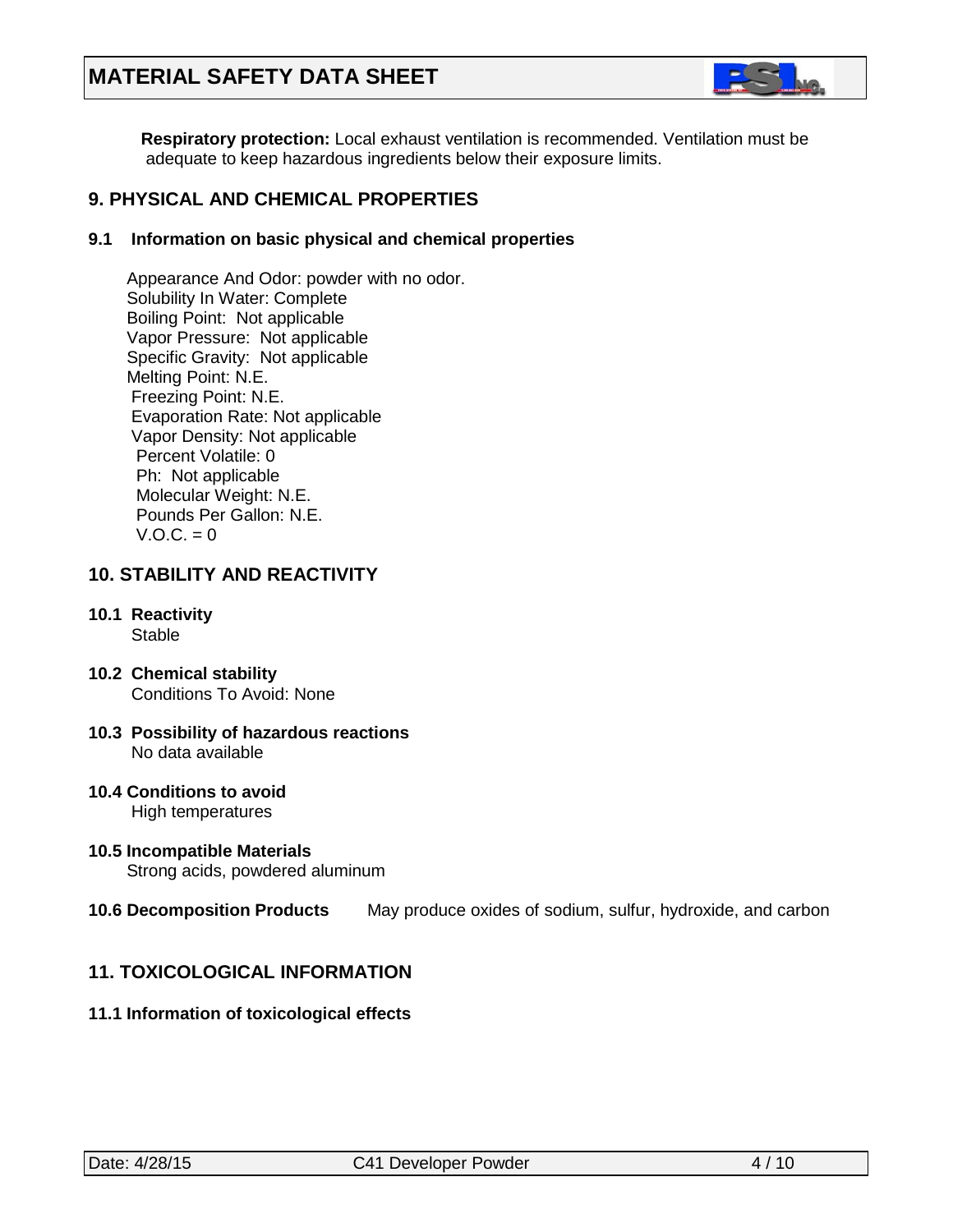

## **C***C***omponent information**

#### *Sodium Carbonate 497-19-8*

**Acute toxicity:** LD50 Oral – rat – 2800 mg/kg **Skin irritation:** LD50 Dermal – rabbit > 2000 mg/kg **Eye irritation:**  No data available **Respiratory or Skin Sensitization** LD50 Inhalation – guinea pig – 800 mg.m<sup>3</sup> **Carcinogenicity/mutagenicity:** none

#### *Diethylenetriaminepentaacetic acid 67-43-6*

#### **Acute toxicity:**

LD50 Oral – rat –  $> 2,000$  mg/kg Dermal: No data available Inhalation: No data available

#### **Skin irritation:**

Skin – rabbit Result: No skin irritation **Eye irritation:**  Eyes – rabbit Result: Eye irritation **Respiratory or Skin Sensitization** Buehler Test – guinea pig Dis not cause sensitization on laboratory animals **Carcinogenicity** None **Germ cell mutagenicity** No data available

## *CD-4 25646-77-9*

#### **Acute toxicity:**

LD50 Oral – rat – 35 mg/kg Dermal: No data available Inhalation: No data available

#### **Skin irritation:**

No data available **Eye irritation:**  No data available **Respiratory or Skin Sensitization** No data available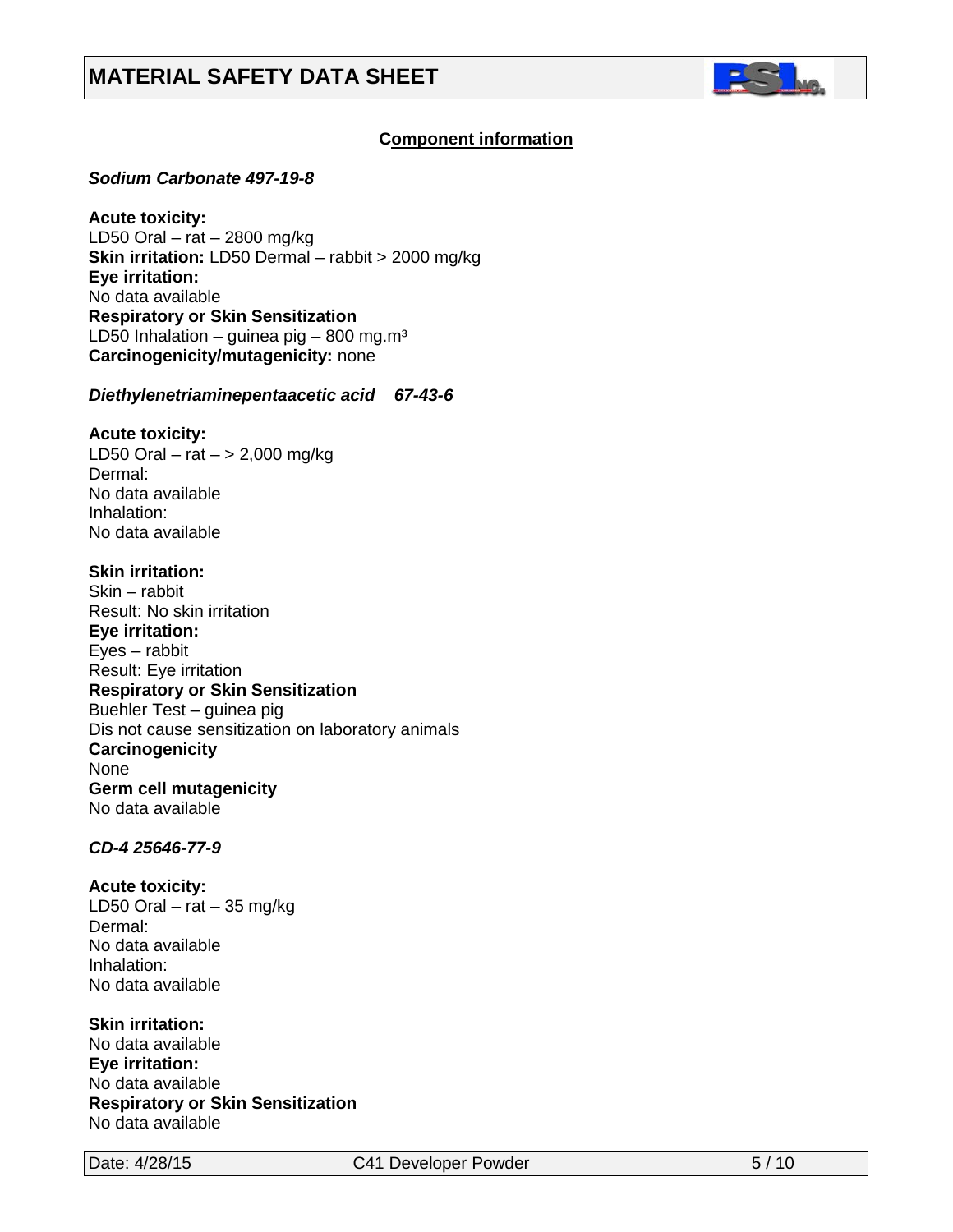

## **Carcinogenicity**

No data available **Germ cell mutagenicity** No data available

## *Sodium Sulfite 7757-83-7*

## **Acute toxicity:**

Oral LD-50 (rat) 3,560 mg/kg Inhalation LD-50 (rat)  $>5.500$  mg/m<sup>3</sup> - 4 h Dermal: no data **Skin irritation:**  Skin – rabbit Result: No skin irritation **Eye irritation:**  Skin – rabbit Result: No skin irritation **Respiratory or Skin Sensitization** Prolonged or repeated exposure may cause allergic reactions in certain sensitive individuals. **Carcinogenicity/mutagenicity:** none

#### *Hydroxylamine sulfate 10039-54-0*

#### **Acute toxicity:**

LD50 Oral –  $rat - 642$  mg/kg Dermal: LD50 Dermal – rabbit – >1,500 - <2,000 mg/kg Inhalation: No data available

## **Skin irritation:**

Skin-rabbit Result: Irritating to skin **Eye irritation:**  Eyes – rabbit Result: No eye irritation – 24h **Respiratory or Skin Sensitization** Maximisaton Test – guinea pig Result: May cause sensitization by skin contact. **Carcinogenicity** Carcinogenicity – rat- Oral Endocrine: Adrenal cortex hyperplasia No suspected human carcinogens **Germ cell mutagenicity** Mouse Result: negative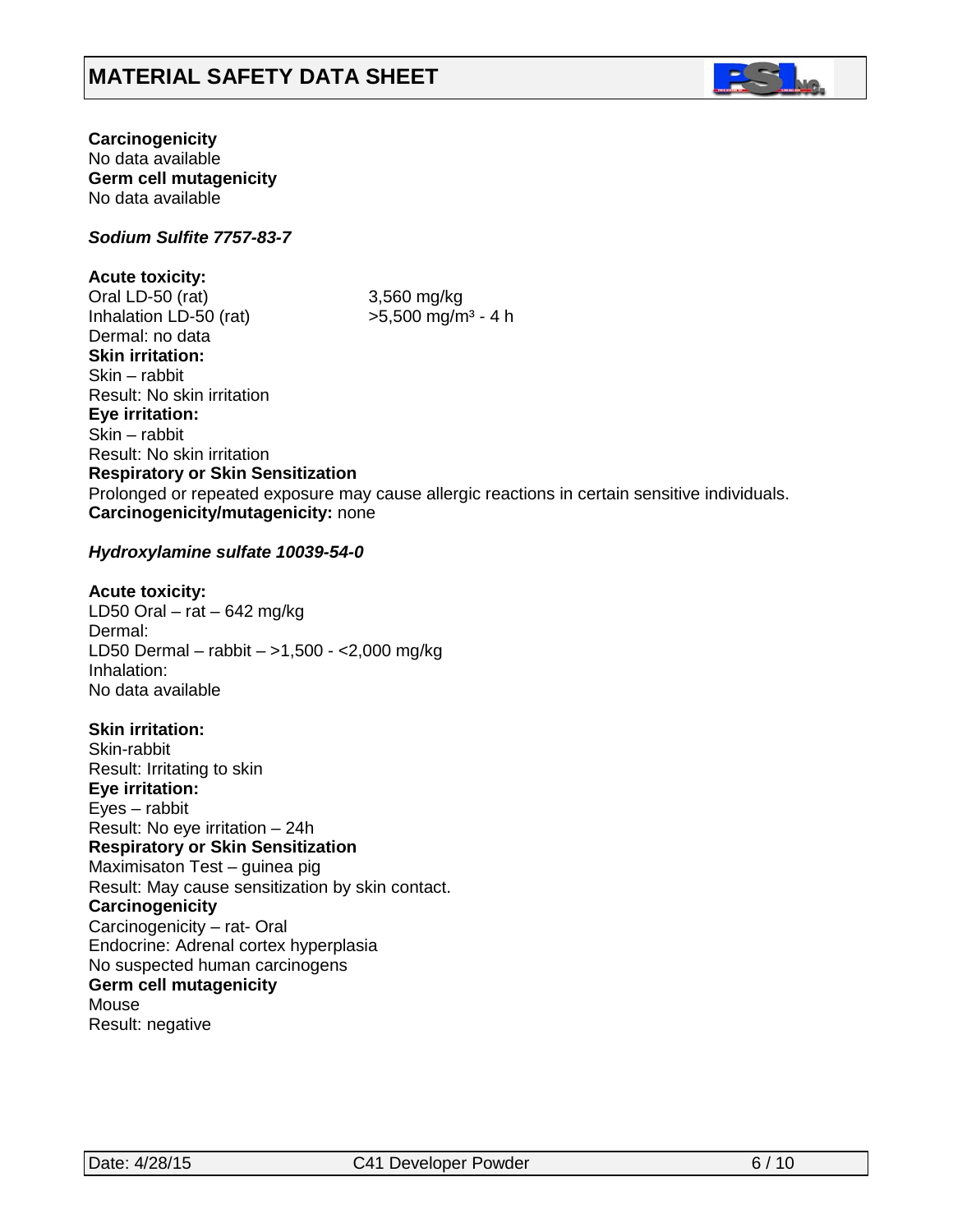

## **12. ECOLOGICAL INFORMATION**

#### **Component information**

#### *Sodium Carbonate 497-19-8*

#### **12.1 Toxicity**

| LC50 /96 hours: | 300 mg/l (bluegill, sunfish) |
|-----------------|------------------------------|
| EC50/48 hours:  | 200-227 mg/L (Ceriodaphnia)  |

#### **12.2 Persistence and degradability**

This product is completely biodegradable.

**12.3 Bioaccumulative potential**

No data available

## **12.4 Mobility in soil**

No data available

## **12.5 Result of PBT and vPvB assessment**

Assessment not available as chemical assessment not required/not conducted

#### *Diethylenetriaminepentaacetic acid 67-43-6*

#### **12.1 Toxicity**

- Toxicity to fish LC50- Leuciscus idus (golden orfe) ->100 mg/l 96h
- Toxicity to daphnia EC50 Daphnia magna (Water flea) 245 mg/l -48h

# **12.2 Persistence and degradability**

Biotic/Aerobic – Exposure time 28d Result: 20-60% - According to the results of test of biodegradability this product is not readily biodegradable. (CO@ Evolution Test)

#### **12.3 Bioaccumulative potential**

Indicative of bioaccumulation

#### **12.4 Mobility in soil**

No data available

#### **12.5 Result of PBT and vPvB assessment**

Assessment not available as chemical assessment not required/not conducted

#### **12.5 Other adverse effects**

No data available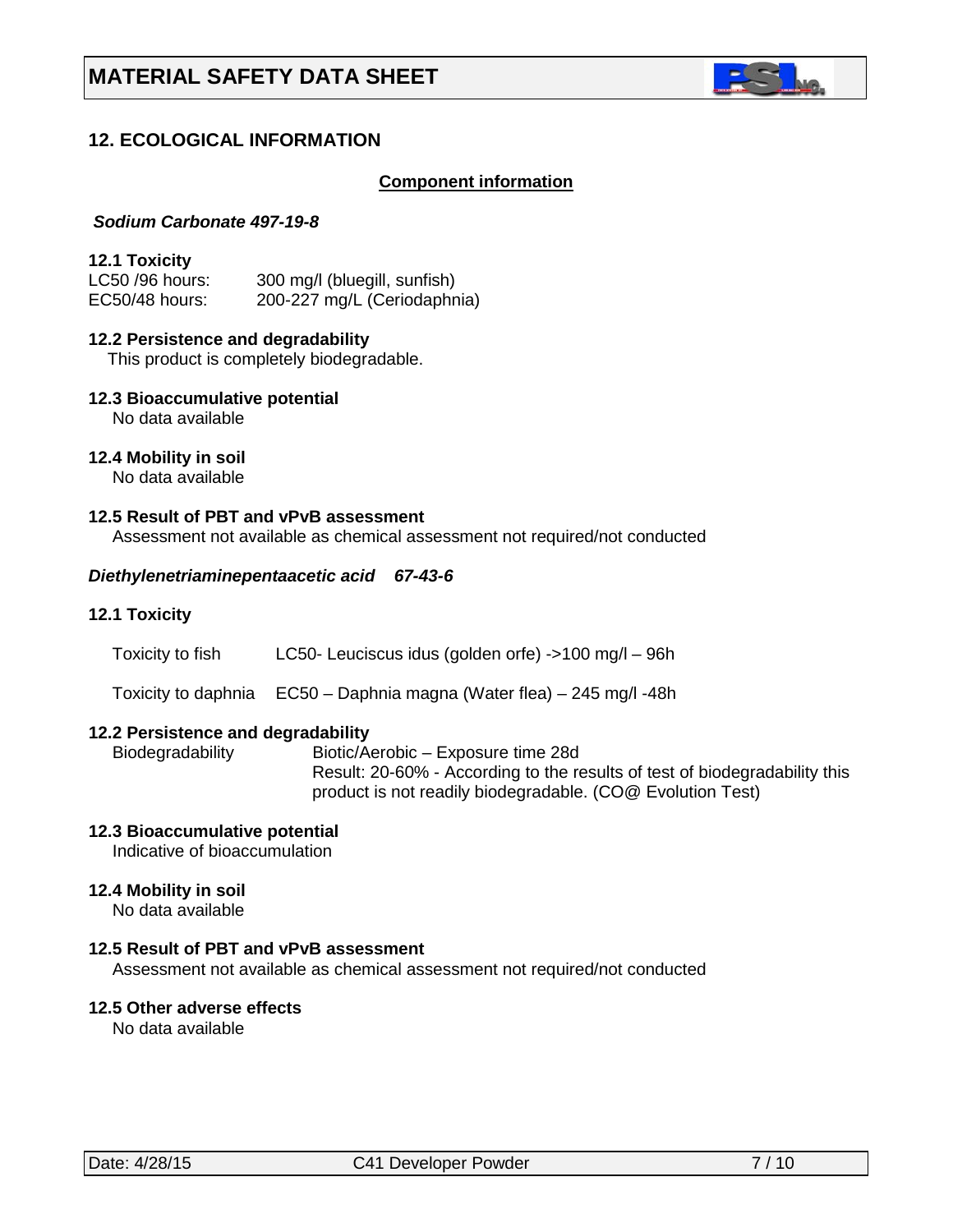

## *CD-4 25646-77-9*

*Data is available on the adverse effects of this material on the environment. Neither COD nor BOD data are available... Based on the chemical composition of this product it is assumed that the mixture can be treated in an acclimatized biological waste treatment plant in limited quantities. However, such treatment should be evaluated and proved for each specific biological system.*

## *Sodium Sulfite 7757-83-7*

## **12.1 Toxicity**

Toxicity to fish LC50- Gambusia affinis (Mosquito fish) -660 mg/l – 96h

#### **12.2 Persistence and degradability** No data available

**12.3 Bioaccumulative potential** No data available

## **12.4 Mobility in soil**

No data available

#### **12.5 Result of PBT and vPvB assessment**

Assessment not available as chemical assessment not required/not conducted

#### **12.5 Other adverse effects**

None

#### *Hydroxylamine sulfate 10039-54-0*

#### **12.1 Toxicity**

| Toxicity to fish  | mortalityLC50- Pimephales promelas (fathead minnow) -7.2 mg/l - 96h                     |
|-------------------|-----------------------------------------------------------------------------------------|
|                   | Toxicity to daphnia EC50 - Daphnia magna (Water flea) - 1.62 mg/l -48h                  |
| Toxicity to algae | EC50 - Desmondesmus subspicatus- 0.72 mg/l-72h                                          |
|                   | Toxicity to bacteria Respiration inhibition ED50 - Sludge Treatment - 54 mg/l - 180 min |
|                   |                                                                                         |

#### **12.2 Persistence and degradability**

No data available

## **12.3 Bioaccumulative potential**

No data available

## **12.4 Mobility in soil**

No data available

#### **12.5 Result of PBT and vPvB assessment**

Assessment not available as chemical assessment not required/not conducted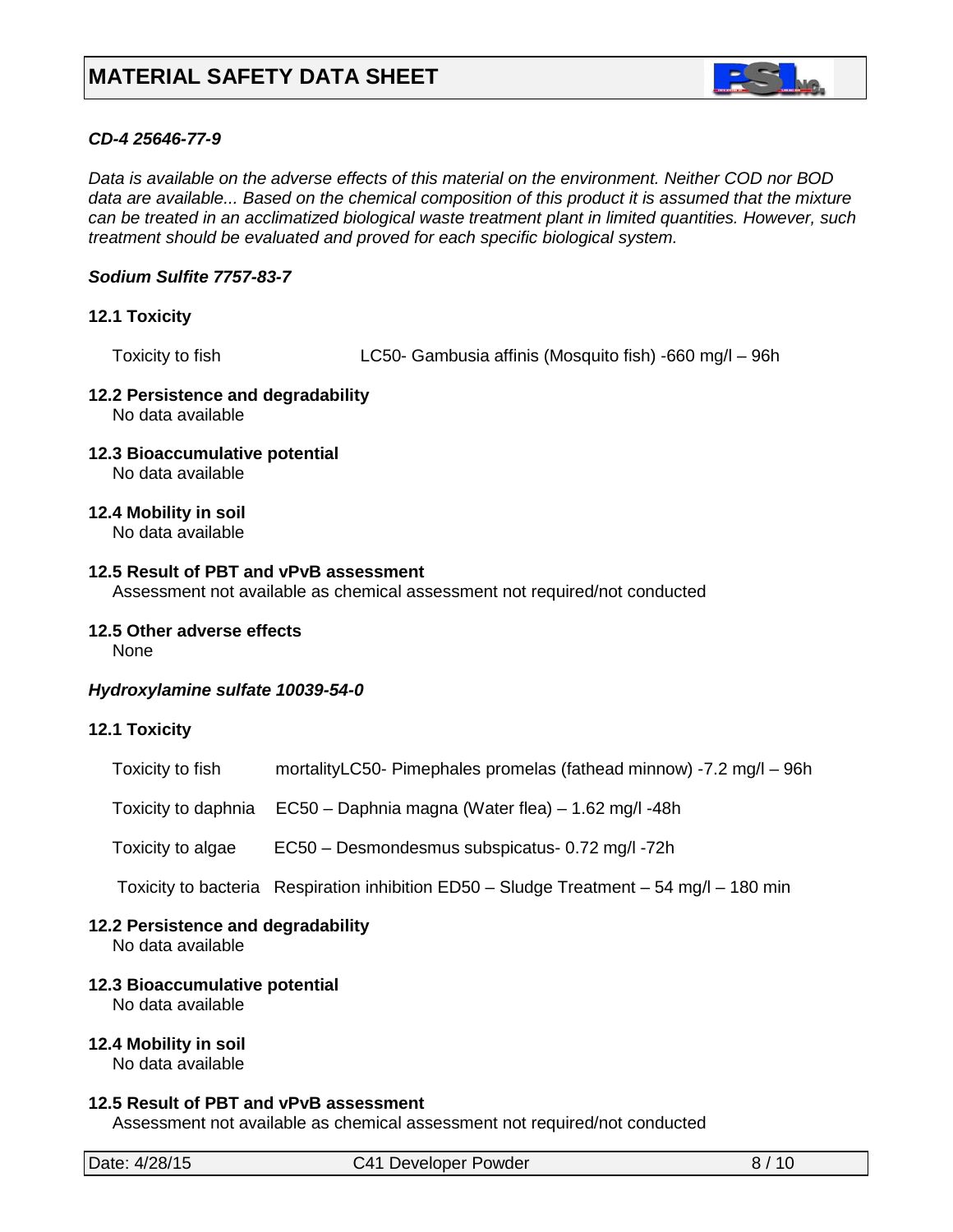

## **12.5 Other adverse effects**

 An environmental hazard cannot be excluded in the event of unprofessional handling or disposal. Very toxic to aquatic life.

## **13. DISPOSAL CONSIDERATIONS**

#### **13.1 Waste treatment methods**

#### **Product**

Preferred options for disposal are to send to licensed reclaimers, or to permitted incinerators. Any disposal practice must be in compliance with federal, state, and local regulations. Do not dump into sewers, ground, or any body of water.

## **14. TRANSPORT INFORMATION**

## **DOT (US)**

Not regulated

## **15. REGULATORY INFORMATION**

#### **SARA 302 Components**

The following components are subject to reporting: None

#### **SARA 313 Components**

The following components are subject to reporting levels established by SARA Title III, Section 313: None

#### **SARA 311/312 Hazards**

Acute Health Hazard, Chronic Health Hazard

#### **California Prop 65 Components**

This product does not contain any chemicals known to the State of California to cause cancer, birth defects, or any other reproductive harm.

#### **TSCA**

All ingredients in this finished product are listed on the EPA TSCA INVENTORY.

## **SCAQMD Rule 443.1**

Photochemically Reactive: No Maximum Grams of VOC per Liter: 0 gm/L g/L Vapor Pressure: N.E. mm Hg@ 20 Degrees C

## **16. OTHER INFORMATION**

#### **Full text of H-statements referred to under sections 2 and 3.**

H302 Harmful if swallowed

H317 May cause allergic skin reaction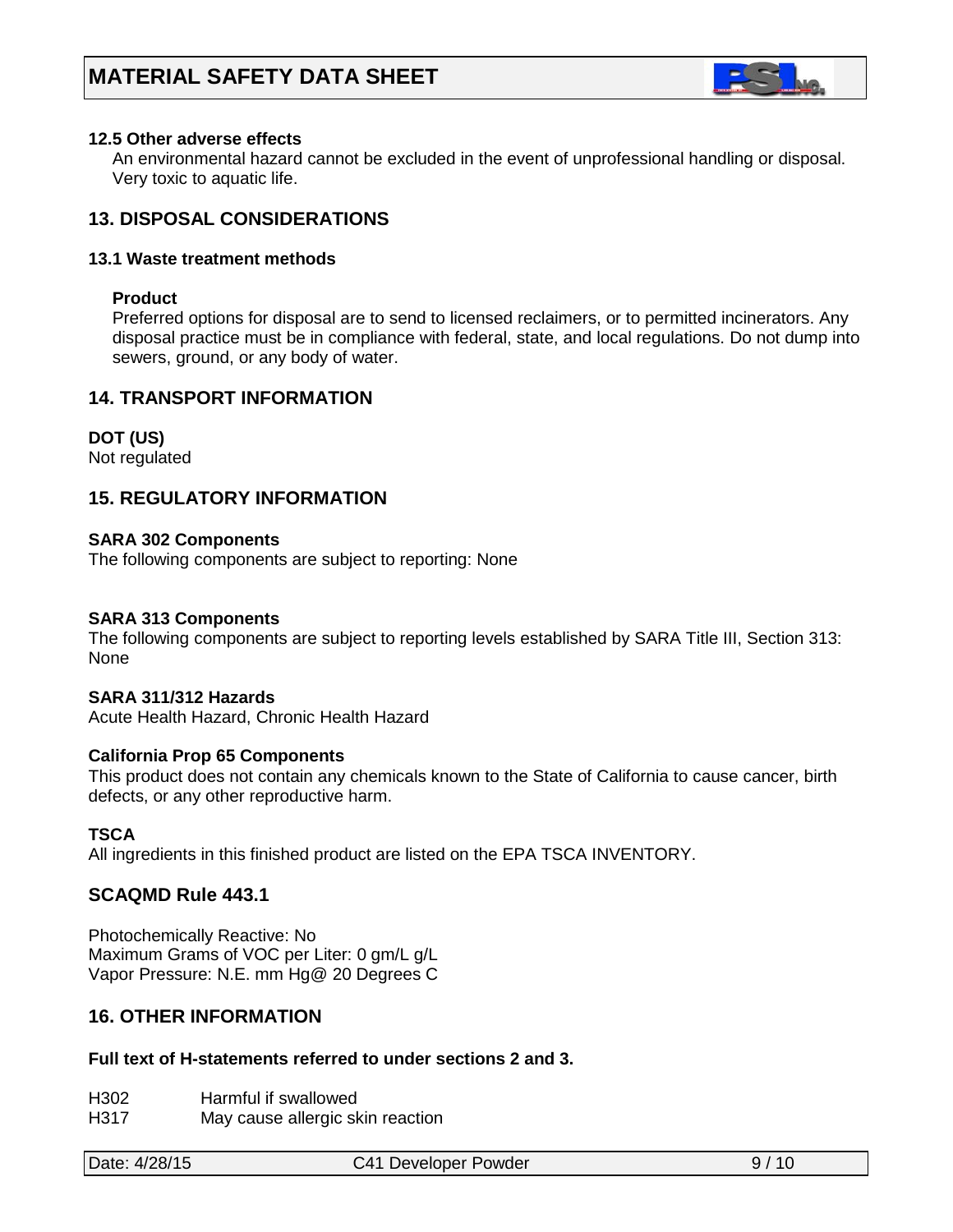# **MATERIAL SAFETY DATA SHEET**



H319 Causes serious eye irritation<br>H332 Harmful if inhaled

H<sub>332</sub> Harmful if inhaled<br>H<sub>335</sub> May cause respira

May cause respiratory irritation

## **HMIS RATING**

Health: 2 Flammability: 0 Reactivity: 0

OTHER ADDITIONAL INFORMATION: The information contained herein is based on the data available to us and is believed to be accurate. However, no warranty is expressed or implied regarding the accuracy of this data or the results to be obtained from the use thereof. We assume no responsibility for the injuries from the use of the product described herein.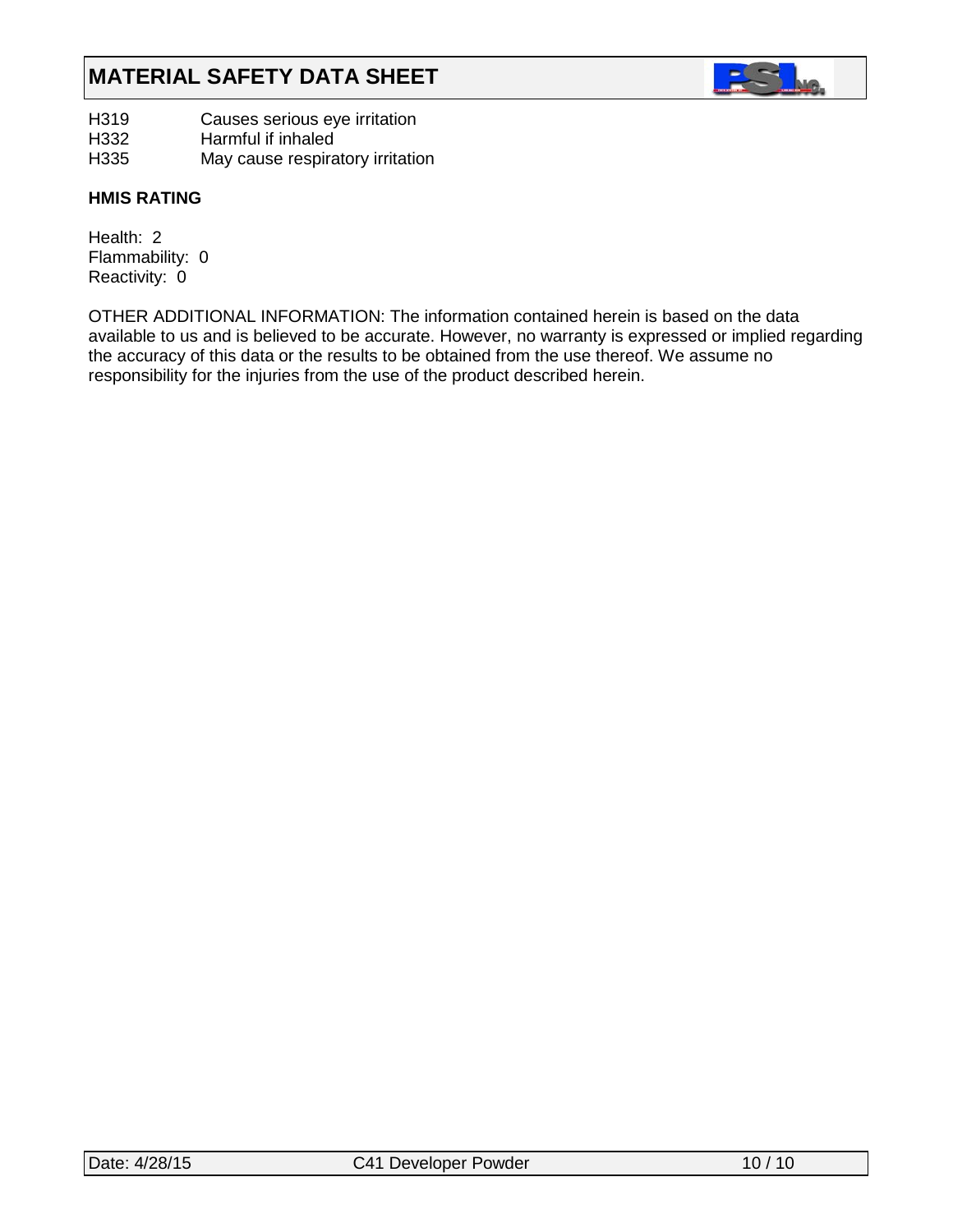

# **C41 POWDER STABILIZER**

## **1. CHEMICAL PRODUCT AND COMPANY IDENTIFICATION**

Manufacturer: Photo Systems, Inc. 7200 Huron River Drive, Dexter, MI 48130 Product Name: **C41 POWDER STABILIZER** Product Number: **10123, 10124 Product Use:** Photographic stabilizer **Customer Information Phone Number:** 1-734-424-9625 **CHEMTREC®: 24 Hour Emergency Transport Phone Number: 1-800-424-9300**  Date Reviewed: 05/01/2015 Version 3.0

## **2. HAZARDOUS IDENTIFICATION**

#### **2.1 Classification of the substance or mixture**

#### **Health hazard**

Acute toxicity, Oral (Category 4), H302 Skin sensitisation (Category 1) H314 Respiratory sensitisation (Category 1) H335

## **2.2 GHS Label elements, including precautionary statements**

#### **Pictogram**



**Signal Word: WARNING** 

Hazard statement(s)

- H302 Harmful if swallowed
- H314 Causes skin irritation
- H335 May cause respiratory irritation

Precautionary statement(s)

- P261 Avoid breathing mist, dust, spray
- P280 Wear protective gloves, eye protection
- P301 + P312 IF SWALLOWED; call a POISON CENTER or doctor/physician if you feel unwell
- P302 + P352 IF ON SKIN: Wash with plenty of soap
- P333 + P313 If skin irritation or rash occurs: Get medical advice/attention.
- P342 + P311 If experiencing respiratory symptoms: Call a POISON CENTER or doctor.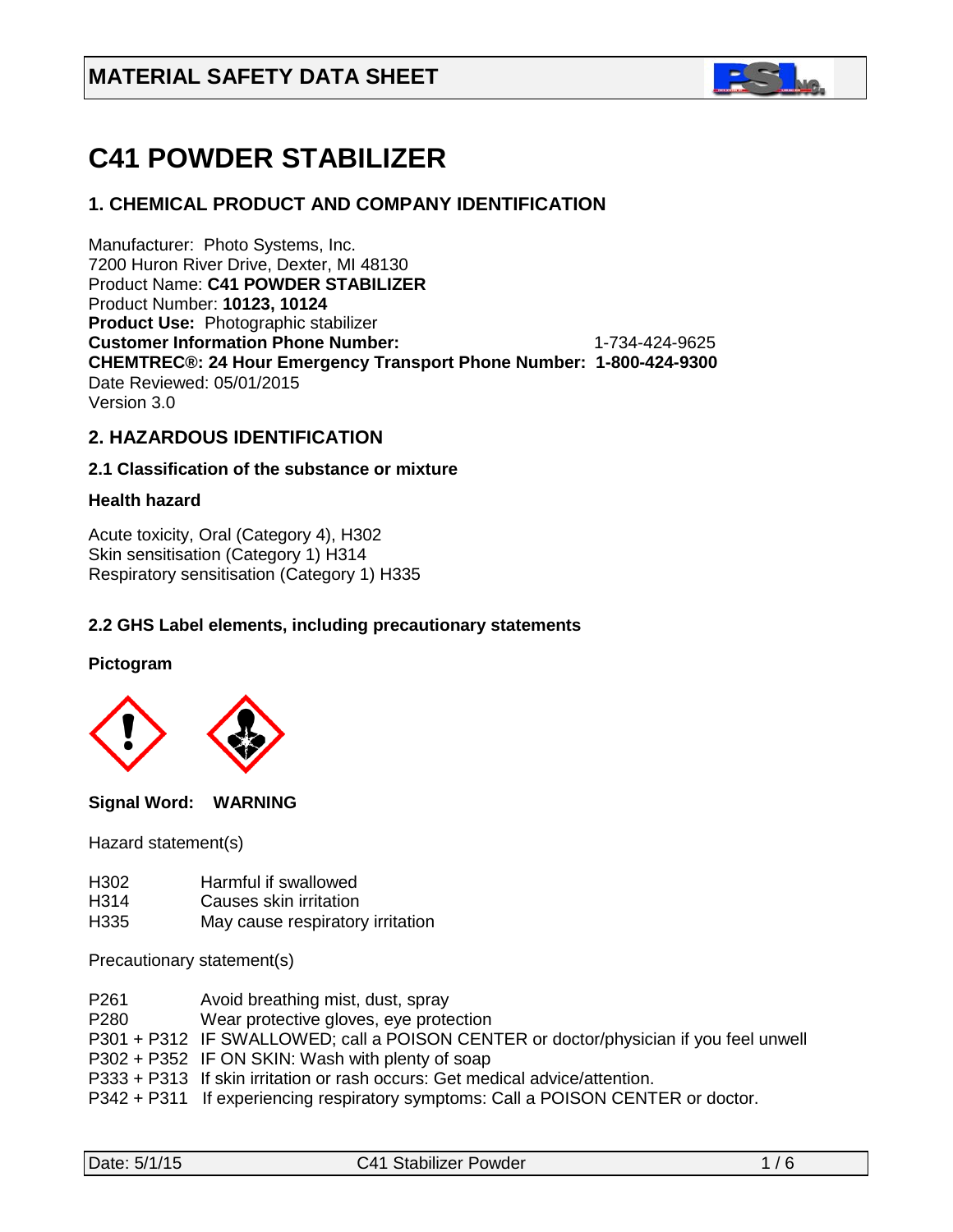

## **3. COMPOSITION/INFORMATION ON INGREDIENTS**

| <b>Chemical Name</b>                     | CAS      | <b>OHSA PEL</b>            | <b>ACGIH TLV</b>        | Weight % |  |  |  |
|------------------------------------------|----------|----------------------------|-------------------------|----------|--|--|--|
| HEXAMINE*                                | 100-97-0 | $15 \text{ mg/m}^3$ (dust) | $10mg/m3$ (particulate) | 100      |  |  |  |
| * Decomposes as formaldehyde and ammonia |          |                            |                         |          |  |  |  |

**4. FIRST AID MEASURES**

#### **4.1 Description of first aid measures**

- **Eye Contact:** Immediately flush eyes with plenty of water for at least 15 minutes. Get immediate medical attention.
- **Inhalation:** If symptomatic, remove to fresh air. If not breathing, give artificial respiration. If breathing is difficult, give oxygen. Get medical attention immediately.
- **Ingestion:** Do not induce vomiting. Only induce vomiting at the instruction of medical personnel. Call a physician or poison control center immediately. Never give anything by mouth to an unconscious person.
- **Skin Contact:** Flush skin with plenty of water and wash with a non-alkaline skin cleaner. Wash contaminated clothes before reuse. Get medical attention if irritation develops.

## **5. FIRE FIGHTING MEASURES**

#### **5.1 Extinguishing media**

 Flammable in the presence of a source of ignition, through friction or retained heat. Keep away from heat/sparks/open flame. Quantity is very small. Use agent appropriate for surrounding fire.

#### **5.2 Special Hazards arising from substance or mixture**

 Fire or excessive heat may cause production of hazardous decomposition products. Combustion Products: Carbon oxides, nitrogen oxides, hydrogen cyanide.

#### **5.3 Advise for firefighters**

Wear self-contained breathing NIOSH/MSHA approved apparatus and protective clothing to prevent contact with skin and eyes. Fire or excessive heat may produce hazardous decomposition products. Use water to keep containers cool.

## **6. ACCIDENTAL RELEASE MEASURES**

#### **6.1 Personal precautions, protective equipment and emergency procedures**

Review fire and explosion hazards and safety precautions before proceeding with cleanup. Use appropriate personal protective equipment. Avoid dust formation. Avoid breathing dust. Sweep up and collect for disposal. In working solution absorb spillage in inert material. Soak up with sawdust, sand, or other absorbent material. Remove non-usable solid material and/or contaminated soil for disposal according to local regulations.

#### **6.2 Environmental precautions**

Prevent liquid from entering sewers, waterways or low areas.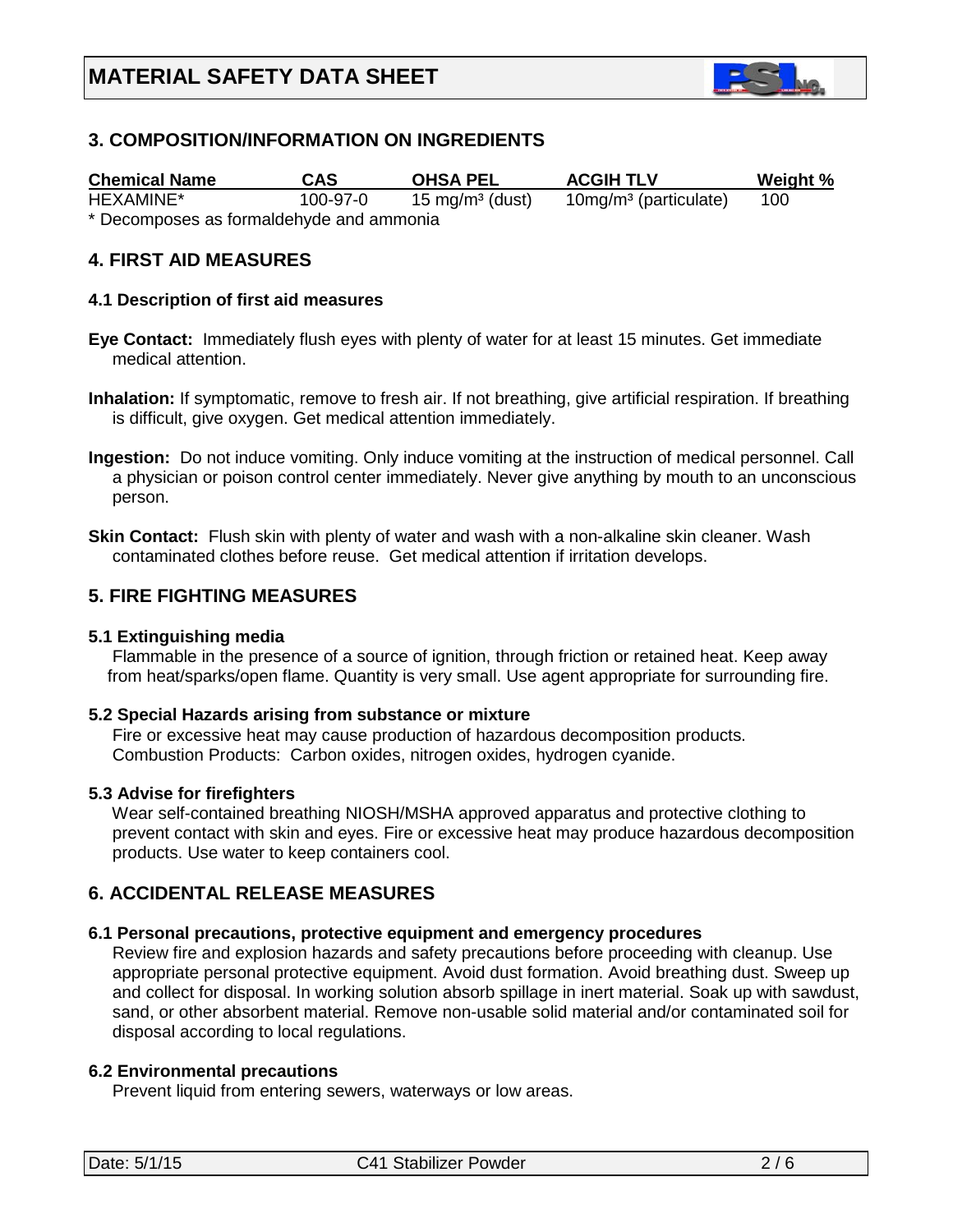

## **7. HANDLING AND STORAGE**

#### **7.1 Precautions for safe handling**

 Avoid breathing vapors, mist or gas. Endure adequate ventilation. Store in a cool, dry, well ventilated area. Keep containers closed. Do not store or consume food, drink, or tobacco where they may become contaminated with this material.

#### **7.2 Conditions for safe storage, including any incompatibles**

Do not store with incompatible materials. Do not store with strong acids or oxidizing agents. All labeled precautions must be observed when handling and storing.

## **8. EXPOSURE CONTROL / PERSONAL PROTECTION**

#### **8.1 Control parameters**

See Section 3.

#### **8.2 Exposure controls**

Use good personal hygiene when handling this product. Wash hands after use, before smoking, or using the toilet. Facilities storing or utilizing this material should be equipped with an eyewash facility and a safety shower.

#### **Personal protective equipment**

**Eye Protection:** Safety glasses with side shields (or goggles).

 **Respiratory Protection:** Avoid breathing mists. A respirator should be worn if hazardous decomposition products are likely to be released.

**Skin protection:** Latex, rubber, or neoprene waterproof gloves are recommended.

 **Body protection:** Rubber or plastic apron.

 **Respiratory protection:** Local exhaust ventilation is recommended. Ventilation must be adequate to keep hazardous ingredients below their exposure limits, typically 10 air changes per hour.

## **9. PHYSICAL AND CHEMICAL PROPERTIES**

#### **9.1 Information on basic physical and chemical properties**

Appearance And Odor: Colorless crystaline powder Solubility In Water: Soluble Boiling Point: No dataavailable Flash Point: 482°F – closed cup Melting Point: 536°F Density: 1.331 g/cm3 Vapor Pressure:< 0.01 mmHg Percent Volatile: 92.60 V.O.C. is 0.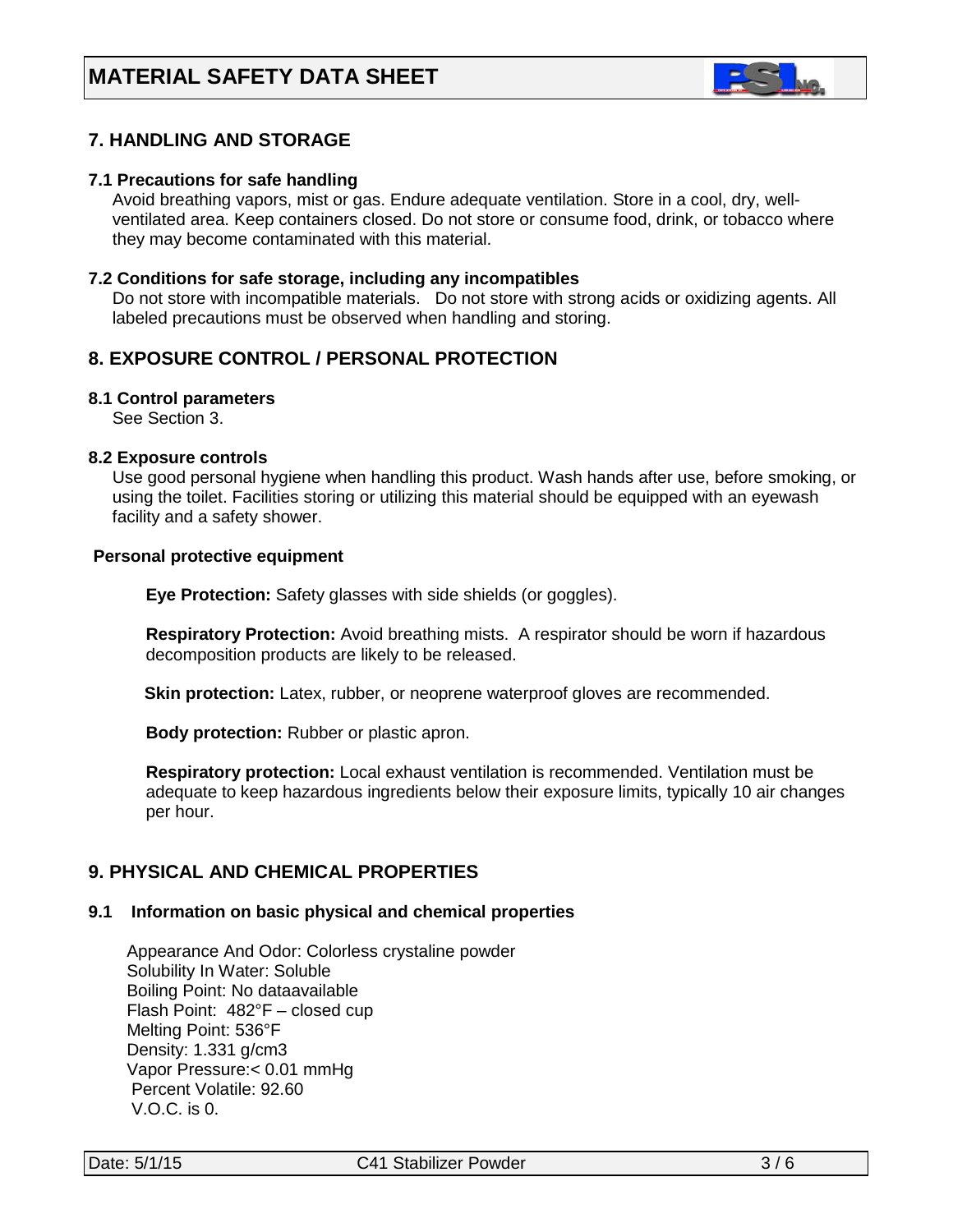

## **10. STABILITY AND REACTIVITY**

- **10.1 Reactivity Stable**
- **10.2 Chemical stability** Conditions To Avoid: Heat
- **10.3 Possibility of hazardous reactions** None
- **10.4 Conditions to avoid** Conditions To Avoid: Heat
- **10.5 Incompatible Materials** Strong acids, strong oxidizing agents.
- **10.6 Decomposition Products** Combustion Products: Carbon oxides, nitrogen oxides, hydrogen cyanide.

## **11. TOXICOLOGICAL INFORMATION**

#### **11.1 Information of toxicological effects**

#### **C***C***omponent information**

#### *Hexamethylenetetramine 100-97-0*

**Acute toxicity:** LD50 Oral – rat  $-$  > 20,000 mg/kg

Dermal: No data available

Inhalation: No data available

**Skin irritation:**  No data available

**Eye irritation:**  No data available **Respiratory or Skin Sensitization** Maximisation Test – guinea pig – May cause allergic skin reaction **Carcinogenicity** None **Germ cell mutagenicity** Laboratory experiments have shown mutagenic effects.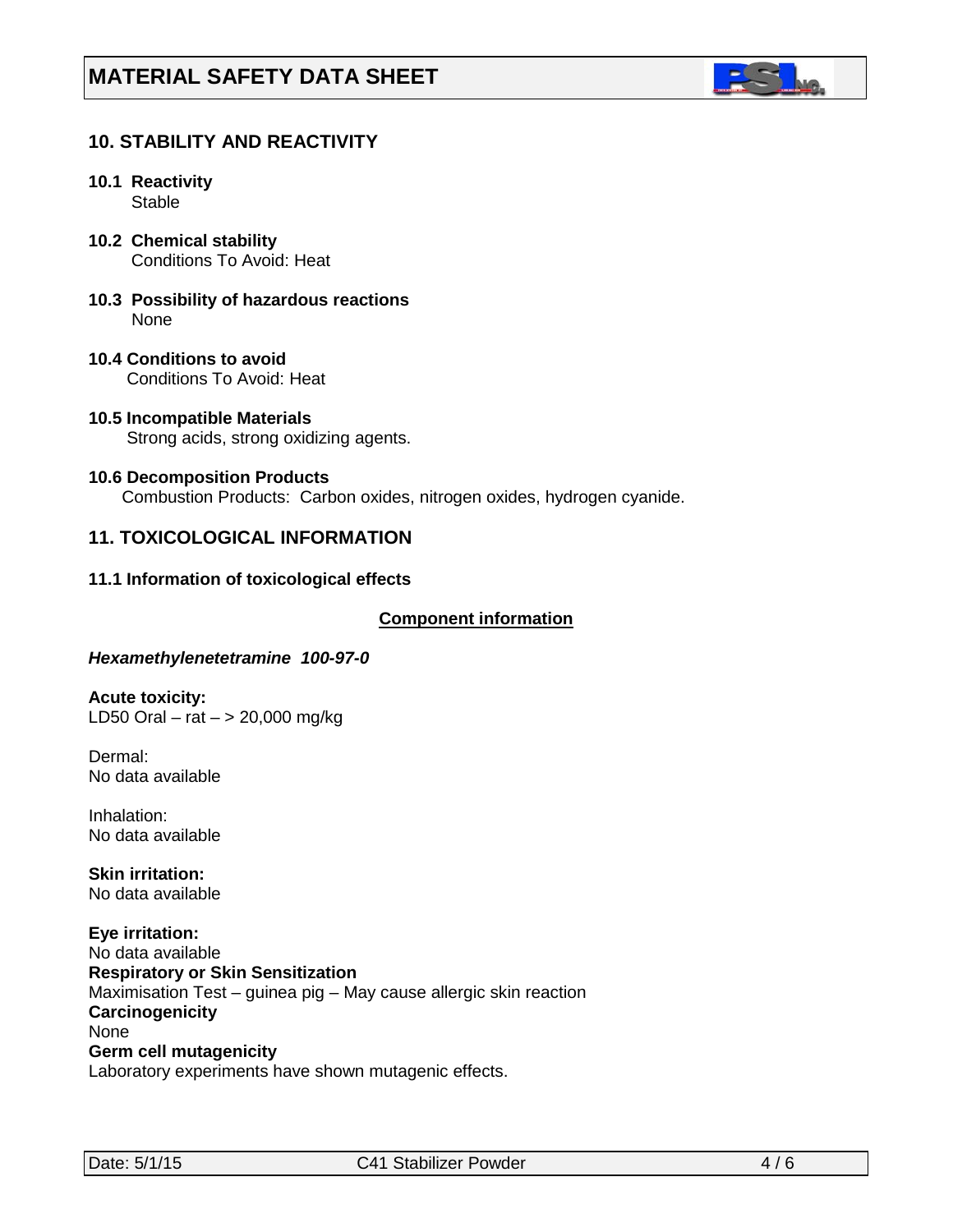

## **12. ECOLOGICAL INFORMATION**

## Co**C***C***omponent information**

#### *Hexamethylenetetramine 100-97-0*

#### 1**2.1 Toxicity**

Toxicity to fish LC50 – Pimephales promelas (fathead minnow) – 49,880 mg/l - 96 h

Toxicity to daphnia and other aquatic invertebrates EC50 - Daphnia magna (Water flea) 36,000 mg/l - 48 h

#### **12.2 Persistence and degradability** No data available

**12.3 Bioaccumulative potential**

No data available

**12.4 Mobility in soil** No data available

**12.5 Results of PBT and vPvB assessment** No data available

**12.6 Other adverse effects** No data available

## **13. DISPOSAL CONSIDERATIONS**

#### **13.1 Waste treatment methods**

#### **Product**

Preferred options for disposal are to send to licensed reclaimers, or to permitted incinerators. Any disposal practice must be in compliance with federal, state, and local regulations. Do not dump into sewers, ground, or any body of water.

## **14. TRANSPORT INFORMATION**

## **DOT (US)**

DOT Name: Hexamethylenetetramine Hazard Class: 4.1 UN No.: 1328 Packing Group: III Guide No: 133 Ship Name: PHOTOGRAPHIC STABILIZER

Limited Quantity Exception may apply to this product, for "inner packagings not over 1.0L (0.3 gal) for liquids and 1.0 kg (2.2 lb.) for solids". 173.154 (b) (1). Each package must conform to the packaging requirements of Subpart B of Part 173 and may not exceed 30 kg (66 lb.) gross weight. For further information consult the 49 CFR.